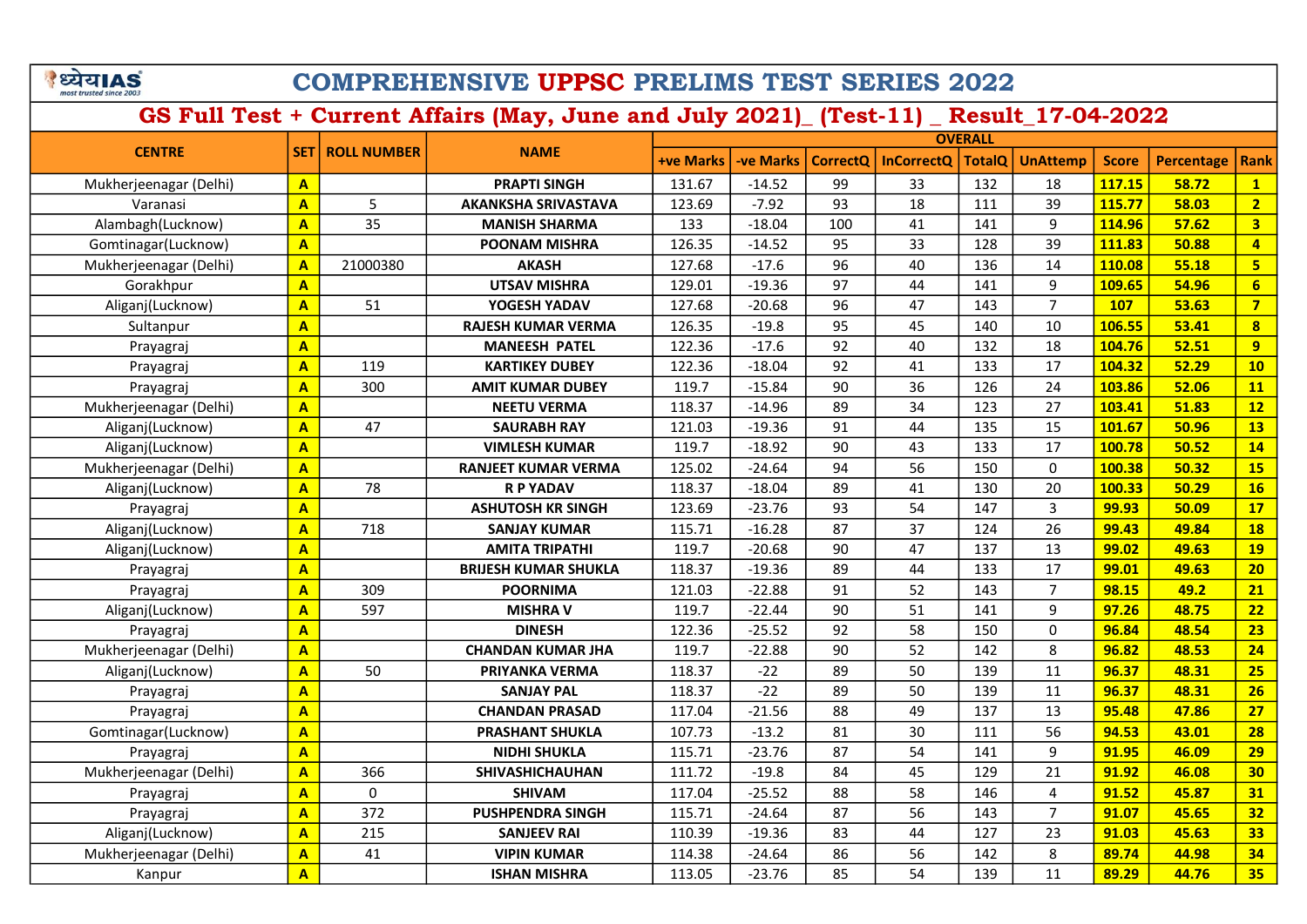े ध्येय AS

## COMPREHENSIVE UPPSC PRELIMS TEST SERIES 2022

|                        |                         |                    |                              | <b>OVERALL</b>   |           |                 |                   |               |                 |              |                   |             |
|------------------------|-------------------------|--------------------|------------------------------|------------------|-----------|-----------------|-------------------|---------------|-----------------|--------------|-------------------|-------------|
| <b>CENTRE</b>          | <b>SET1</b>             | <b>ROLL NUMBER</b> | <b>NAME</b>                  | <b>+ve Marks</b> | -ve Marks | <b>CorrectQ</b> | <b>InCorrectO</b> | <b>TotalQ</b> | <b>UnAttemp</b> | <b>Score</b> | <b>Percentage</b> | <b>Rank</b> |
| Aliganj(Lucknow)       | $\mathbf{A}$            | 630                | <b>ASHWANI KUMAR</b>         | 106.4            | $-17.6$   | 80              | 40                | 120           | 30              | 88.8         | 44.51             | 36          |
| Prayagraj              | $\mathbf{A}$            |                    | <b>SHIVANI MISHRA</b>        | 107.73           | $-19.36$  | 81              | 44                | 125           | 25              | 88.37        | 44.3              | 37          |
| Prayagraj              | $\overline{\mathbf{A}}$ |                    | <b>PRASHANT YADAV</b>        | 113.05           | $-25.52$  | 85              | 58                | 143           | $\overline{7}$  | 87.53        | 43.87             | 38          |
| Prayagraj              | $\overline{\mathbf{A}}$ |                    | <b>PRAGATI SINGH</b>         | 111.72           | $-24.2$   | 84              | 55                | 139           | 11              | 87.52        | 43.87             | 39          |
| Prayagraj              | $\overline{\mathbf{A}}$ |                    | <b>SUDHEER KUMAR</b>         | 113.05           | $-25.96$  | 85              | 59                | 144           | 6               | 87.09        | 43.65             | 40          |
| Alambagh(Lucknow)      | $\overline{\mathbf{A}}$ | 36                 | <b>RUCHI SINGH</b>           | 111.72           | $-24.64$  | 84              | 56                | 140           | 10              | 87.08        | 43.65             | 41          |
| Aliganj(Lucknow)       | $\overline{\mathbf{A}}$ |                    | <b>KRISHNA KAUSHAL</b>       | 107.73           | $-20.68$  | 81              | 47                | 128           | 22              | 87.05        | 43.63             | 42          |
| Sultanpur              | $\mathbf{A}$            |                    | <b>PRADEEP KUMAR</b>         | 111.72           | $-25.08$  | 84              | 57                | 141           | 9               | 86.64        | 43.43             | 43          |
| Aliganj(Lucknow)       | $\overline{\mathbf{A}}$ |                    | <b>NAZREEN</b>               | 109.06           | $-22.44$  | 82              | 51                | 133           | 17              | 86.62        | 43.42             | 44          |
| Prayagraj              | $\overline{\mathbf{A}}$ |                    | <b>SHAILESH KUMAR</b>        | 114.38           | $-28.16$  | 86              | 64                | 150           | $\mathbf{0}$    | 86.22        | 43.22             | 45          |
| Aliganj(Lucknow)       | $\mathbf{A}$            |                    | <b>SHUBHAM TIWARI</b>        | 113.05           | $-27.72$  | 85              | 63                | 148           | $\overline{2}$  | 85.33        | 42.77             | 46          |
| Prayagraj              | $\overline{\mathbf{A}}$ |                    | <b>SADAF AYUB</b>            | 105.07           | $-19.8$   | 79              | 45                | 124           | 26              | 85.27        | 42.74             | 47          |
| Alambagh(Lucknow)      | $\mathbf{A}$            | 44                 | <b>ROHIT KUMAR CHAURASIA</b> | 103.74           | $-18.48$  | 78              | 42                | 120           | 30              | 85.26        | 42.74             | 48          |
| Prayagraj              | $\mathbf{A}$            | 2221349            | <b>SHUBHAM MAURYA</b>        | 107.73           | $-22.88$  | 81              | 52                | 133           | 17              | 84.85        | 42.53             | 49          |
| Aliganj(Lucknow)       | $\mathbf{A}$            | 54                 | SIDDHARTH SINGH PATEL        | 103.74           | $-18.92$  | 78              | 43                | 121           | 29              | 84.82        | 42.52             | 50          |
| Alambagh(Lucknow)      | $\mathbf{A}$            | 45                 | <b>RAHUL CHAURASIA</b>       | 101.08           | $-16.28$  | 76              | 37                | 113           | 37              | 84.8         | 42.51             | 51          |
| Gomtinagar(Lucknow)    | $\mathbf{A}$            |                    | <b>SARJANA SRIVASTAV</b>     | 101.08           | $-16.28$  | 76              | 37                | 113           | 54              | 84.8         | 38.58             | 52          |
| Kanpur                 | $\mathbf{A}$            |                    | <b>KULDEEP YADAV</b>         | 106.4            | $-22$     | 80              | 50                | 130           | 20              | 84.4         | 42.31             | 53          |
| Aliganj(Lucknow)       | $\overline{\mathbf{A}}$ | 212                | <b>ATUL SHARMA</b>           | 106.4            | $-22.44$  | 80              | 51                | 131           | 19              | 83.96        | 42.09             | 54          |
| Gomtinagar(Lucknow)    | $\mathbf{A}$            |                    | <b>MOHAN DAS</b>             | 101.08           | $-17.16$  | 76              | 39                | 115           | 52              | 83.92        | 38.18             | 55          |
| Noida                  | $\overline{\mathbf{A}}$ |                    | <b>ANUP SINGH</b>            | 99.75            | $-15.84$  | 75              | 36                | 111           | 39              | 83.91        | 42.06             | 56          |
| Gomtinagar(Lucknow)    | $\overline{\mathbf{A}}$ |                    | POONAM PACHORIA              | 98.42            | $-14.52$  | 74              | 33                | 107           | 60              | 83.9         | 38.17             | 57          |
| Alambagh(Lucknow)      | $\mathbf{A}$            | 55                 | <b>PRERNA GUPTA</b>          | 105.07           | $-21.56$  | 79              | 49                | 128           | 22              | 83.51        | 41.86             | 58          |
| Gorakhpur              | $\overline{\mathbf{A}}$ |                    | <b>AMIT KUMAR</b>            | 105.07           | $-21.56$  | 79              | 49                | 128           | 22              | 83.51        | 41.86             | 59          |
| Mukherjeenagar (Delhi) | $\overline{\mathbf{A}}$ | 70                 | <b>SHUBHAM MISHRA</b>        | 105.07           | $-21.56$  | 79              | 49                | 128           | 22              | 83.51        | 41.86             | 60          |
| Noida                  | $\overline{\mathbf{A}}$ |                    | <b>DHARMA RAJ CHAUHAN</b>    | 103.74           | $-20.24$  | 78              | 46                | 124           | 26              | 83.5         | 41.85             | 61          |
| Prayagraj              | $\overline{\mathbf{A}}$ |                    | <b>VARUN TIWARI</b>          | 101.08           | $-17.6$   | 76              | 40                | 116           | 34              | 83.48        | 41.84             | 62          |
| Aliganj(Lucknow)       | $\overline{\mathbf{A}}$ |                    | <b>SHIROMANICHATURVEDI</b>   | 107.73           | $-24.64$  | 81              | 56                | 137           | 13              | 83.09        | 41.65             | 63          |
| Gorakhpur              | $\overline{\mathbf{A}}$ |                    | <b>DIGVIJAY KUMAR</b>        | 107.73           | $-24.64$  | 81              | 56                | 137           | 13              | 83.09        | 41.65             | 64          |
| Aliganj(Lucknow)       | $\overline{\mathbf{A}}$ | 1114               | <b>SHIPRA SINGH</b>          | 105.07           | $-22$     | 79              | 50                | 129           | 21              | 83.07        | 41.64             | 65          |
| Gorakhpur              | $\overline{\mathbf{A}}$ |                    | <b>RIMA SINGH</b>            | 95.76            | $-13.2$   | 72              | 30                | 102           | 48              | 82.56        | 41.38             | 66          |
| Alambagh(Lucknow)      | $\overline{A}$          | 3                  | <b>DHARMENDRA KASHYAP</b>    | 105.07           | $-22.88$  | 79              | 52                | 131           | 19              | 82.19        | 41.2              | 67          |
| Aliganj(Lucknow)       | $\mathbf{A}$            | 96                 | <b>MONIKA AWASTHI</b>        | 103.74           | $-21.56$  | 78              | 49                | 127           | 23              | 82.18        | 41.19             | 68          |
| Aliganj(Lucknow)       | $\mathbf{A}$            |                    | <b>VIVEK KUMAR SINGH</b>     | 94.43            | $-12.76$  | 71              | 29                | 100           | 50              | 81.67        | 40.94             | 69          |
| Gomtinagar(Lucknow)    | $\overline{A}$          |                    | <b>DHARMENDRA SINGH</b>      | 109.06           | $-27.72$  | 82              | 63                | 145           | 22              | 81.34        | 37.01             | 70          |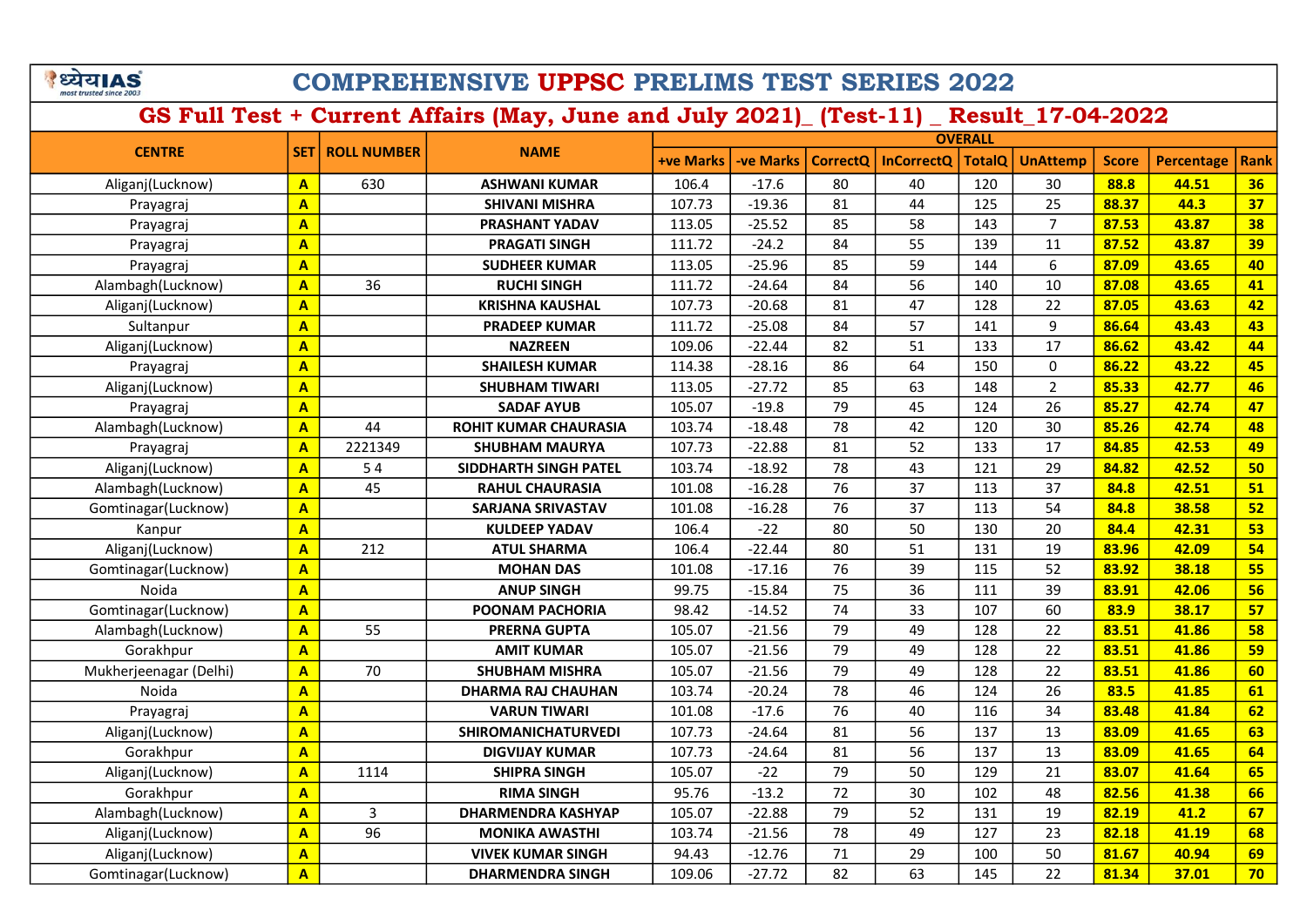|                         | ा। A |  |
|-------------------------|------|--|
| most trusted since 200. |      |  |

|                        |                         |                    |                           | <b>OVERALL</b>   |                  |                 |                   |               |                 |              |                   |             |
|------------------------|-------------------------|--------------------|---------------------------|------------------|------------------|-----------------|-------------------|---------------|-----------------|--------------|-------------------|-------------|
| <b>CENTRE</b>          | <b>SET</b>              | <b>ROLL NUMBER</b> | <b>NAME</b>               | <b>+ve Marks</b> | <b>-ve Marks</b> | <b>CorrectQ</b> | <b>InCorrectQ</b> | <b>TotalQ</b> | <b>UnAttemp</b> | <b>Score</b> | <b>Percentage</b> | <b>Rank</b> |
| Aliganj(Lucknow)       | $\mathbf{A}$            |                    | <b>GYANESHWAR</b>         | 107.73           | $-26.4$          | 81              | 60                | 141           | 9               | 81.33        | 40.77             | 71          |
| Aliganj(Lucknow)       | $\mathbf{A}$            |                    | <b>SHUBHANGI PANDEY</b>   | 89.11            | $-7.92$          | 67              | 18                | 85            | 65              | 81.19        | 40.7              | 72          |
| Prayagraj              | $\overline{\mathbf{A}}$ |                    | <b>SANDEEP PANDEY</b>     | 110.39           | $-29.48$         | 83              | 67                | 150           | $\mathbf{0}$    | 80.91        | 40.56             | 73          |
| Prayagraj              | $\overline{\mathsf{A}}$ |                    | <b>DIKSHA MISHRA</b>      | 102.41           | $-21.56$         | 77              | 49                | 126           | 24              | 80.85        | 40.53             | 74          |
| Prayagraj              | $\overline{\mathsf{A}}$ |                    | <b>ROHAN CHAURASIYA</b>   | 98.42            | $-17.6$          | 74              | 40                | 114           | 36              | 80.82        | 40.51             | 75          |
| Alambagh(Lucknow)      | $\overline{\mathbf{A}}$ | 42                 | <b>AMIT PRAJAPATI</b>     | 103.74           | $-23.32$         | 78              | 53                | 131           | 19              | 80.42        | 40.31             | 76          |
| Aliganj(Lucknow)       | $\overline{\mathbf{A}}$ |                    | <b>AKRITI</b>             | 99.75            | $-19.36$         | 75              | 44                | 119           | 31              | 80.39        | 40.3              | 77          |
| Sultanpur              | $\overline{\mathbf{A}}$ | 325                | <b>SARASWAT UPADHYAY</b>  | 94.43            | $-14.08$         | 71              | 32                | 103           | 47              | 80.35        | 40.28             | 78          |
| Prayagraj              | $\overline{\mathbf{A}}$ |                    | <b>ADARSH AVINASH</b>     | 106.4            | $-26.4$          | 80              | 60                | 140           | 10              | 80           | 40.1              | 79          |
| Aliganj(Lucknow)       | $\overline{\mathsf{A}}$ |                    | <b>SATWIKSRIVASTAVA</b>   | 101.08           | $-21.12$         | 76              | 48                | 124           | 26              | 79.96        | 40.08             | 80          |
| Aliganj(Lucknow)       | $\overline{\mathbf{A}}$ |                    | <b>IMRAN KHAN</b>         | 99.75            | $-19.8$          | 75              | 45                | 120           | 30              | 79.95        | 40.08             | 81          |
| Aliganj(Lucknow)       | $\overline{\mathbf{A}}$ | 167                | <b>SHRIYA MISHRA</b>      | 94.43            | $-14.52$         | 71              | 33                | 104           | 46              | 79.91        | 40.06             | 82          |
| Prayagraj              | $\overline{\mathbf{A}}$ |                    | <b>DEEPAK SINGHANIA</b>   | 106.4            | $-27.28$         | 80              | 62                | 142           | 8               | 79.12        | 39.66             | 83          |
| Aliganj(Lucknow)       | $\overline{\mathbf{A}}$ |                    | <b>GOPAL</b>              | 102.41           | $-23.32$         | 77              | 53                | 130           | 20              | 79.09        | 39.64             | 84          |
| Prayagraj              | $\overline{\mathbf{A}}$ |                    | <b>SHIVAM YADAV</b>       | 101.08           | $-22$            | 76              | 50                | 126           | 24              | 79.08        | 39.64             | 85          |
| Prayagraj              | $\overline{\mathbf{A}}$ |                    | <b>ANOOP KUMAR YADAV</b>  | 99.75            | $-20.68$         | 75              | 47                | 122           | 28              | 79.07        | 39.63             | 86          |
| Aliganj(Lucknow)       | $\overline{A}$          |                    | <b>SIDDHARTH</b>          | 103.74           | $-25.08$         | 78              | 57                | 135           | 15              | 78.66        | 39.43             | 87          |
| Aliganj(Lucknow)       | $\overline{\mathsf{A}}$ |                    | <b>RAJKUMAR YADAV</b>     | 106.4            | $-28.16$         | 80              | 64                | 144           | 6               | 78.24        | 39.22             | 88          |
| Mukherjeenagar (Delhi) | A                       |                    | <b>MANOJ NISHAD</b>       | 103.74           | $-25.52$         | 78              | 58                | 136           | 14              | 78.22        | 39.21             | 89          |
| Prayagraj              | $\mathbf{A}$            |                    | <b>DEEPANKAR MISHRA</b>   | 101.08           | $-22.88$         | 76              | 52                | 128           | 22              | 78.2         | 39.2              | 90          |
| Aliganj(Lucknow)       | $\overline{\mathsf{A}}$ |                    | <b>VISHAL SINGH</b>       | 94.43            | $-16.28$         | 71              | 37                | 108           | 42              | 78.15        | 39.17             | 91          |
| Mukherjeenagar (Delhi) | $\overline{\mathbf{A}}$ | 391                | <b>PARUL</b>              | 97.09            | $-19.36$         | 73              | 44                | 117           | 33              | 77.73        | 38.96             | 92          |
| Sultanpur              | $\overline{\mathsf{A}}$ |                    | <b>SUBHADRA SHRESHTH</b>  | 95.76            | $-18.48$         | 72              | 42                | 114           | 36              | 77.28        | 38.74             | 93          |
| Alambagh(Lucknow)      | $\overline{\mathsf{A}}$ | 16                 | <b>SANDEEP KUMAR</b>      | 105.07           | $-28.16$         | 79              | 64                | 143           | $\overline{7}$  | 76.91        | 38.55             | 94          |
| Mukherjeenagar (Delhi) | $\overline{\mathsf{A}}$ | 74                 | <b>RUPALI PANDEY</b>      | 101.08           | $-24.2$          | 76              | 55                | 131           | 19              | 76.88        | 38.54             | 95          |
| Aliganj(Lucknow)       | $\overline{\mathsf{A}}$ | 136                | <b>KARUNESH SINGH</b>     | 94.43            | $-17.6$          | 71              | 40                | 111           | 39              | 76.83        | 38.51             | 96          |
| Prayagraj              | $\overline{\mathsf{A}}$ |                    | <b>TARUNA</b>             | 102.41           | $-25.96$         | 77              | 59                | 136           | 14              | 76.45        | 38.32             | 97          |
| Alambagh(Lucknow)      | $\overline{\mathbf{A}}$ | 20                 | <b>AVINASH KUMAR</b>      | 89.11            | $-12.76$         | 67              | 29                | 96            | 54              | 76.35        | 38.27             | 98          |
| Gomtinagar(Lucknow)    | $\overline{\mathsf{A}}$ |                    | <b>ARVIND KUMAR VERMA</b> | 103.74           | $-27.72$         | 78              | 63                | 141           | 26              | 76.02        | 34.59             | 99          |
| Mukherjeenagar (Delhi) | $\overline{\mathsf{A}}$ |                    | <b>PRIYANKA</b>           | 102.41           | $-26.4$          | 77              | 60                | 137           | 13              | 76.01        | 38.1              | 100         |
| Sultanpur              | $\mathbf{A}$            |                    | <b>SHASHI</b>             | 101.08           | $-25.08$         | 76              | 57                | 133           | 17              | 76           | 38.1              | <b>101</b>  |
| Prayagraj              | $\overline{\mathsf{A}}$ | 297                | <b>SUMAN</b>              | 101.08           | $-25.52$         | 76              | 58                | 134           | 16              | 75.56        | 37.87             | 102         |
| Mukherjeenagar (Delhi) | $\mathbf{A}$            | 152000             | <b>DHEERENDRA KUMAR</b>   | 101.08           | $-25.96$         | 76              | 59                | 135           | 15              | 75.12        | 37.65             | 103         |
| Aliganj(Lucknow)       | $\overline{\mathsf{A}}$ |                    | <b>PRATEET SINGH</b>      | 97.09            | $-22.44$         | 73              | 51                | 124           | 26              | 74.65        | 37.42             | 104         |
| Prayagraj              | $\overline{\mathsf{A}}$ |                    | <b>PRADEEP SINGH</b>      | 103.74           | $-29.48$         | 78              | 67                | 145           | 5               | 74.26        | 37.22             | 105         |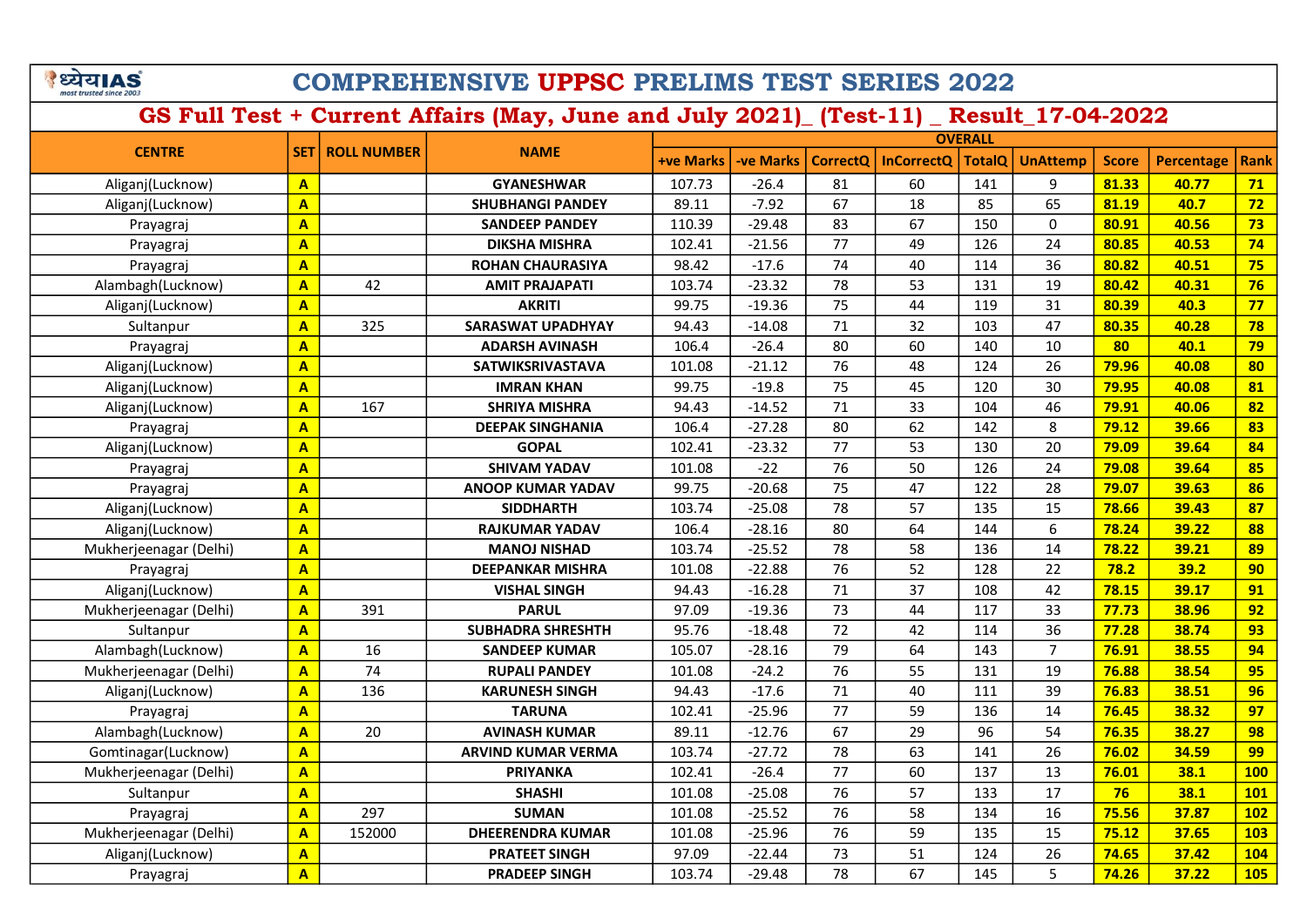|                         | य।A |  |
|-------------------------|-----|--|
| most trusted since 2003 |     |  |

|                        |                         |                    |                               | <b>OVERALL</b>   |                  |                 |                   |               |                 |              |            |             |
|------------------------|-------------------------|--------------------|-------------------------------|------------------|------------------|-----------------|-------------------|---------------|-----------------|--------------|------------|-------------|
| <b>CENTRE</b>          | <b>SET1</b>             | <b>ROLL NUMBER</b> | <b>NAME</b>                   | <b>+ve Marks</b> | <b>-ve Marks</b> | <b>CorrectQ</b> | <b>InCorrectQ</b> | <b>TotalO</b> | <b>UnAttemp</b> | <b>Score</b> | Percentage | <b>Rank</b> |
| Prayagraj              | $\overline{\mathbf{A}}$ |                    | <b>AKASH SINGH RATHAUR</b>    | 94.43            | $-20.24$         | 71              | 46                | 117           | 33              | 74.19        | 37.19      | 106         |
| Prayagraj              | $\mathbf{A}$            | 355                | <b>VIBHA YADAV</b>            | 95.76            | $-22$            | 72              | 50                | 122           | 28              | 73.76        | 36.97      | <b>107</b>  |
| Sultanpur              | $\overline{\mathsf{A}}$ | 207                | <b>SAKSHI GUPTA</b>           | 94.43            | $-21.56$         | 71              | 49                | 120           | 30              | 72.87        | 36.53      | <b>108</b>  |
| Aliganj(Lucknow)       | $\overline{\mathsf{A}}$ | 728                | <b>SANJEEV KUMAR</b>          | 93.1             | $-20.24$         | 70              | 46                | 116           | 34              | 72.86        | 36.52      | <b>109</b>  |
| Aliganj(Lucknow)       | $\overline{\mathbf{A}}$ |                    | <b>RISHABH JAIN</b>           | 90.44            | $-17.6$          | 68              | 40                | 108           | 42              | 72.84        | 36.51      | <b>110</b>  |
| Alambagh(Lucknow)      | $\overline{\mathbf{A}}$ | 27                 | <b>JUHI RSINHA</b>            | 101.08           | $-28.6$          | 76              | 65                | 141           | 9               | 72.48        | 36.33      | 111         |
| Alambagh(Lucknow)      | $\overline{\mathsf{A}}$ | 23                 | <b>BALRAM RAO</b>             | 99.75            | $-27.28$         | 75              | 62                | 137           | 13              | 72.47        | 36.33      | <b>112</b>  |
| Gorakhpur              | $\overline{\mathsf{A}}$ |                    | <b>ANJALI GUPTA</b>           | 89.11            | $-16.72$         | 67              | 38                | 105           | 45              | 72.39        | 36.29      | <b>113</b>  |
| Aliganj(Lucknow)       | $\overline{\mathbf{A}}$ |                    | <b>AMITA VARSHNEY</b>         | 99.75            | $-27.72$         | 75              | 63                | 138           | 12              | 72.03        | 36.11      | 114         |
| Aliganj(Lucknow)       | $\mathbf{A}$            | 604                | <b>MOHIT SINGH</b>            | 97.09            | $-25.08$         | 73              | 57                | 130           | 20              | 72.01        | 36.1       | <b>115</b>  |
| Aliganj(Lucknow)       | $\overline{\mathbf{A}}$ | 591                | <b>AJAY RAJ PATEL</b>         | 86.45            | $-14.52$         | 65              | 33                | 98            | 52              | 71.93        | 36.06      | <b>116</b>  |
| Laxminagar (Delhi)     | $\overline{\mathsf{A}}$ |                    | <b>NEHA VYAS</b>              | 81.13            | $-9.24$          | 61              | 21                | 82            | 68              | 71.89        | 36.04      | <b>117</b>  |
| Aliganj(Lucknow)       | $\mathbf{A}$            |                    | <b>VIJAY SINGH</b>            | 97.09            | $-25.52$         | 73              | 58                | 131           | 19              | 71.57        | 35.87      | <b>118</b>  |
| Aliganj(Lucknow)       | $\mathbf{A}$            | 347                | <b>MANISH KUMAR</b>           | 97.09            | $-25.52$         | 73              | 58                | 131           | 19              | 71.57        | 35.87      | <b>119</b>  |
| Gomtinagar(Lucknow)    | $\overline{\mathbf{A}}$ |                    | <b>POONAM YADAV</b>           | 89.11            | $-17.6$          | 67              | 40                | 107           | 60              | 71.51        | 32.53      | <b>120</b>  |
| Alambagh(Lucknow)      | $\overline{\mathsf{A}}$ | $\mathbf{1}$       | PRIYANSHU DIXIT               | 91.77            | $-20.68$         | 69              | 47                | 116           | 34              | 71.09        | 35.63      | <b>121</b>  |
| Aliganj(Lucknow)       | $\mathbf{A}$            | 614                | <b>SHUBHAM</b>                | 85.12            | $-14.08$         | 64              | 32                | 96            | 54              | 71.04        | 35.61      | <b>122</b>  |
| Aliganj(Lucknow)       | $\mathbf{A}$            | 11                 | <b>AJAI KUMAR</b>             | 97.09            | $-26.4$          | 73              | 60                | 133           | 17              | 70.69        | 35.43      | <b>123</b>  |
| Gomtinagar(Lucknow)    | $\mathbf{A}$            |                    | <b>DINESH SINGH</b>           | 97.09            | $-26.4$          | 73              | 60                | 133           | 34              | 70.69        | 32.16      | 124         |
| Prayagraj              | $\mathbf{A}$            |                    | <b>SURYA PRAKASH AGRAHARI</b> | 97.09            | $-26.4$          | 73              | 60                | 133           | 17              | 70.69        | 35.43      | <b>125</b>  |
| Aliganj(Lucknow)       | $\overline{\mathbf{A}}$ |                    | <b>ADITYA SINGH</b>           | 91.77            | $-21.12$         | 69              | 48                | 117           | 33              | 70.65        | 35.41      | <b>126</b>  |
| Aliganj(Lucknow)       | $\mathbf{A}$            |                    | <b>SACHIN KUMAR</b>           | 97.09            | $-26.84$         | 73              | 61                | 134           | 16              | 70.25        | 35.21      | <b>127</b>  |
| Laxminagar (Delhi)     | $\mathbf{A}$            |                    | <b>SHALINI CHAUHAN</b>        | 89.11            | $-18.92$         | 67              | 43                | 110           | 40              | 70.19        | 35.18      | <b>128</b>  |
| Mukherjeenagar (Delhi) | $\mathbf{A}$            | 395                | <b>AMANAT ZEHRA</b>           | 94.43            | $-24.64$         | 71              | 56                | 127           | 23              | 69.79        | 34.98      | <b>129</b>  |
| Prayagraj              | $\mathbf{A}$            |                    | <b>SWATI YADAV</b>            | 86.45            | $-16.72$         | 65              | 38                | 103           | 47              | 69.73        | 34.95      | <b>130</b>  |
| Gomtinagar(Lucknow)    | $\mathbf{A}$            | 6                  | <b>ASHUTOSH UPADHYAY</b>      | 93.1             | $-23.76$         | 70              | 54                | 124           | 43              | 69.34        | 31.55      | <b>131</b>  |
| Prayagraj              | $\mathbf{A}$            |                    | <b>SANTOSH DWIVEDI</b>        | 90.44            | $-21.12$         | 68              | 48                | 116           | 34              | 69.32        | 34.75      | <b>132</b>  |
| Aliganj(Lucknow)       | $\mathbf{A}$            | 590                | <b>RAJ KUMAR</b>              | 95.76            | $-26.84$         | 72              | 61                | 133           | 17              | 68.92        | 34.55      | 133         |
| Gomtinagar(Lucknow)    | $\overline{\mathbf{A}}$ |                    | <b>POONAM VERMA</b>           | 94.43            | $-25.52$         | 71              | 58                | 129           | 38              | 68.91        | 31.35      | 134         |
| Gomtinagar(Lucknow)    | $\mathbf{A}$            |                    | RAJ VARDHAN SINGH             | 91.77            | $-22.88$         | 69              | 52                | 121           | 46              | 68.89        | 31.34      | <b>135</b>  |
| Aliganj(Lucknow)       | $\mathbf{A}$            | 65                 | <b>VIKASH AWASTHI</b>         | 97.09            | $-28.6$          | 73              | 65                | 138           | 12              | 68.49        | 34.33      | <b>136</b>  |
| Gomtinagar(Lucknow)    | $\mathbf{A}$            |                    | <b>RICHA</b>                  | 94.43            | $-25.96$         | 71              | 59                | 130           | 37              | 68.47        | 31.15      | <b>137</b>  |
| Aliganj(Lucknow)       | $\mathbf{A}$            |                    | <b>PALLAVI SINGH</b>          | 90.44            | $-22$            | 68              | 50                | 118           | 32              | 68.44        | 34.31      | <b>138</b>  |
| Aliganj(Lucknow)       | $\mathbf{A}$            |                    | <b>ABHISHEK KUMAR</b>         | 75.81            | $-7.48$          | 57              | 17                | 74            | 76              | 68.33        | 34.25      | <b>139</b>  |
| Prayagraj              | $\overline{\mathbf{A}}$ |                    | <b>DILEEP KUMAR</b>           | 93.1             | $-25.08$         | 70              | 57                | 127           | 23              | 68.02        | 34.1       | 140         |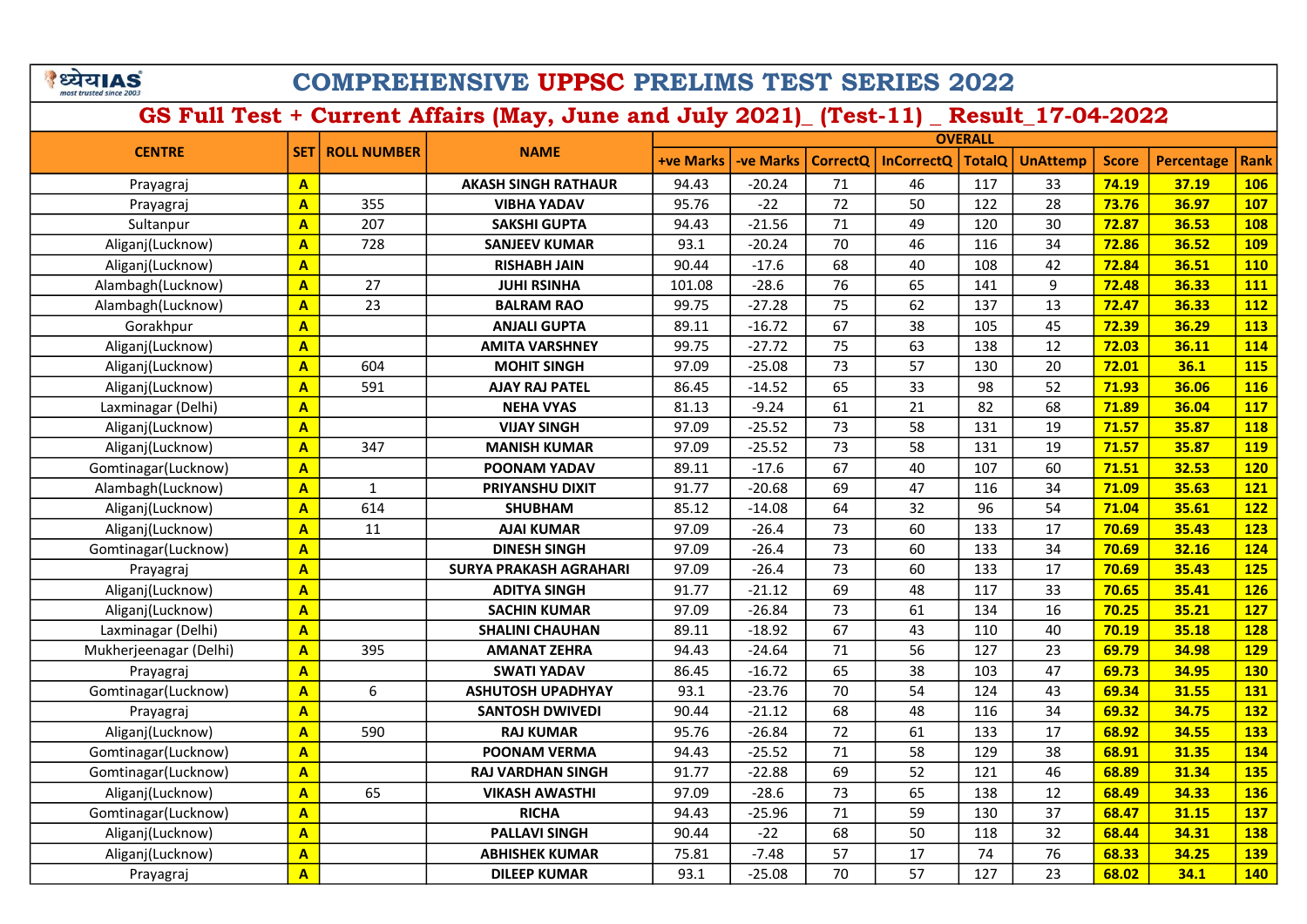| घ।∆                     |  |
|-------------------------|--|
| most trusted since 2003 |  |

|                        |                         |                    |                             |                  |           |                 |                   | <b>OVERALL</b> |                 |              |                   |             |
|------------------------|-------------------------|--------------------|-----------------------------|------------------|-----------|-----------------|-------------------|----------------|-----------------|--------------|-------------------|-------------|
| <b>CENTRE</b>          | <b>SET</b>              | <b>ROLL NUMBER</b> | <b>NAME</b>                 | <b>+ve Marks</b> | -ve Marks | <b>CorrectQ</b> | <b>InCorrectQ</b> | <b>TotalQ</b>  | <b>UnAttemp</b> | <b>Score</b> | <b>Percentage</b> | <b>Rank</b> |
| Aliganj(Lucknow)       | $\overline{A}$          | 211                | <b>GARIMA SINGH</b>         | 87.78            | $-19.8$   | 66              | 45                | 111            | 39              | 67.98        | 34.08             | 141         |
| Aliganj(Lucknow)       | $\mathbf{A}$            |                    | <b>VASUNDHARA TRIPATHI</b>  | 90.44            | $-23.76$  | 68              | 54                | 122            | 28              | 66.68        | 33.42             | 142         |
| Gorakhpur              | A                       |                    | <b>ADARSH VISHWAKARMA</b>   | 93.1             | $-26.84$  | 70              | 61                | 131            | 19              | 66.26        | 33.21             | 143         |
| Kanpur                 | $\overline{\mathbf{A}}$ |                    | <b>PRADEEP SINGH</b>        | 91.77            | $-25.52$  | 69              | 58                | 127            | 23              | 66.25        | 33.21             | 144         |
| Prayagraj              | $\overline{\mathbf{A}}$ |                    | <b>ABHINAV PANDEY</b>       | 91.77            | $-25.52$  | 69              | 58                | 127            | 23              | 66.25        | 33.21             | 145         |
| Mukherjeenagar (Delhi) | $\mathbf{A}$            |                    | <b>RIYA MALIK</b>           | 86.45            | $-20.24$  | 65              | 46                | 111            | 39              | 66.21        | 33.19             | 146         |
| Gomtinagar(Lucknow)    | $\mathbf{A}$            |                    | <b>SHRUTI MISHRA</b>        | 77.14            | $-11$     | 58              | 25                | 83             | 84              | 66.14        | 30.09             | 147         |
| Aliganj(Lucknow)       | $\overline{\mathbf{A}}$ |                    | <b>ANAMIKA</b>              | 87.78            | $-22$     | 66              | 50                | 116            | 34              | 65.78        | 32.97             | 148         |
| Aliganj(Lucknow)       | $\mathbf{A}$            | 186                | <b>ABHYUDAYA PANDEY</b>     | 73.15            | $-7.48$   | 55              | 17                | 72             | 78              | 65.67        | 32.92             | <b>149</b>  |
| Prayagraj              | $\overline{\mathbf{A}}$ |                    | <b>AVANEESH KUMAR</b>       | 94.43            | $-29.04$  | 71              | 66                | 137            | 13              | 65.39        | 32.78             | <b>150</b>  |
| Gomtinagar(Lucknow)    | $\overline{\mathbf{A}}$ |                    | <b>ABHINAV</b>              | 89.11            | $-23.76$  | 67              | 54                | 121            | 46              | 65.35        | 29.73             | 151         |
| Prayagraj              | $\mathbf{A}$            |                    | <b>ARUN KUMAR YADAV</b>     | 82.46            | $-17.16$  | 62              | 39                | 101            | 49              | 65.3         | 32.73             | <b>152</b>  |
| Gomtinagar(Lucknow)    | $\overline{\mathbf{A}}$ |                    | <b>NEHA YADAV</b>           | 91.77            | $-26.84$  | 69              | 61                | 130            | 37              | 64.93        | 29.54             | <b>153</b>  |
| Prayagraj              | $\mathbf{A}$            |                    | <b>RAJ KUMAR</b>            | 89.11            | $-24.2$   | 67              | 55                | 122            | 28              | 64.91        | 32.54             | 154         |
| Gomtinagar(Lucknow)    | $\mathbf{A}$            |                    | <b>ROHIT YADAV</b>          | 83.79            | $-18.92$  | 63              | 43                | 106            | 61              | 64.87        | 29.51             | <b>155</b>  |
| Kanpur                 | $\mathbf{A}$            |                    | <b>BARKHA SAHU</b>          | 83.79            | $-18.92$  | 63              | 43                | 106            | 44              | 64.87        | 32.52             | <b>156</b>  |
| Aliganj(Lucknow)       | $\mathbf{A}$            |                    | <b>PRATIKSHA PANDEY</b>     | 77.14            | $-12.32$  | 58              | 28                | 86             | 64              | 64.82        | 32.49             | 157         |
| Prayagraj              | $\mathbf{A}$            |                    | <b>SANTRRAM SHAH</b>        | 87.78            | $-23.32$  | 66              | 53                | 119            | 31              | 64.46        | 32.31             | <b>158</b>  |
| Noida                  | $\mathbf{A}$            |                    | <b>GARIMA SINGH</b>         | 75.81            | $-11.44$  | 57              | 26                | 83             | 67              | 64.37        | 32.27             | <b>159</b>  |
| Sultanpur              | $\mathbf{A}$            | 343                | <b>SHASHANK</b>             | 91.77            | $-27.72$  | 69              | 63                | 132            | 18              | 64.05        | 32.11             | 160         |
| Prayagraj              | $\mathbf{A}$            |                    | <b>SUJEET CHAURSIA</b>      | 81.13            | $-17.16$  | 61              | 39                | 100            | 50              | 63.97        | 32.07             | <b>161</b>  |
| Mukherjeenagar (Delhi) | $\mathbf{A}$            |                    | <b>CHANDRASHEKGAR SINGH</b> | 93.1             | $-29.48$  | 70              | 67                | 137            | 13              | 63.62        | 31.89             | <b>162</b>  |
| Aliganj(Lucknow)       | $\overline{\mathbf{A}}$ | 1071               | <b>SAURABH KUMAR</b>        | 86.45            | $-22.88$  | 65              | 52                | 117            | 33              | 63.57        | 31.86             | 163         |
| Prayagraj              | $\mathbf{A}$            |                    | <b>ITOYL</b>                | 85.12            | $-21.56$  | 64              | 49                | 113            | 37              | 63.56        | 31.86             | 164         |
| Prayagraj              | $\overline{\mathbf{A}}$ | 42                 | <b>RAMA SRIVASTAVA</b>      | 87.78            | $-25.08$  | 66              | 57                | 123            | 27              | 62.7         | 31.43             | <b>165</b>  |
| Aliganj(Lucknow)       | $\mathbf{A}$            |                    | <b>FAHMEEN KHAN</b>         | 85.12            | $-22.44$  | 64              | 51                | 115            | 35              | 62.68        | 31.42             | 166         |
| Prayagraj              | $\mathbf{A}$            |                    | <b>HARI SHANKAR YADAV</b>   | 79.8             | $-17.16$  | 60              | 39                | 99             | 51              | 62.64        | 31.4              | <b>167</b>  |
| Alambagh(Lucknow)      | $\overline{\mathbf{A}}$ | 53                 | <b>SHWETA TIWARI</b>        | 77.14            | $-14.52$  | 58              | 33                | 91             | 59              | 62.62        | 31.39             | <b>168</b>  |
| Varanasi               | $\overline{A}$          | 12                 | <b>SHIVENDRA</b>            | 77.14            | $-14.52$  | 58              | 33                | 91             | 59              | 62.62        | 31.39             | <b>169</b>  |
| Alambagh(Lucknow)      | $\mathbf{A}$            | 28                 | <b>DEEPAK SAXENA</b>        | 82.46            | $-20.24$  | 62              | 46                | 108            | 42              | 62.22        | 31.19             | 170         |
| Aliganj(Lucknow)       | $\mathbf{A}$            | 714                | <b>RAJ KUMAR SINGH</b>      | 90.44            | $-28.6$   | 68              | 65                | 133            | 17              | 61.84        | 31                | 171         |
| Aliganj(Lucknow)       | $\overline{A}$          | 97                 | <b>RICHA AWASTHI</b>        | 86.45            | $-24.64$  | 65              | 56                | 121            | 29              | 61.81        | 30.98             | 172         |
| Alambagh(Lucknow)      | $\mathbf{A}$            | 37                 | <b>HIRDESH KUMAR</b>        | 82.46            | $-20.68$  | 62              | 47                | 109            | 41              | 61.78        | 30.97             | 173         |
| Prayagraj              | $\mathbf{A}$            |                    | <b>ANIL KUMAR VERMA</b>     | 82.46            | $-20.68$  | 62              | 47                | 109            | 41              | 61.78        | 30.97             | 174         |
| Sultanpur              | $\overline{\mathbf{A}}$ |                    | <b>PANKAJ DWIVEDI</b>       | 86.45            | $-25.52$  | 65              | 58                | 123            | 27              | 60.93        | 30.54             | 175         |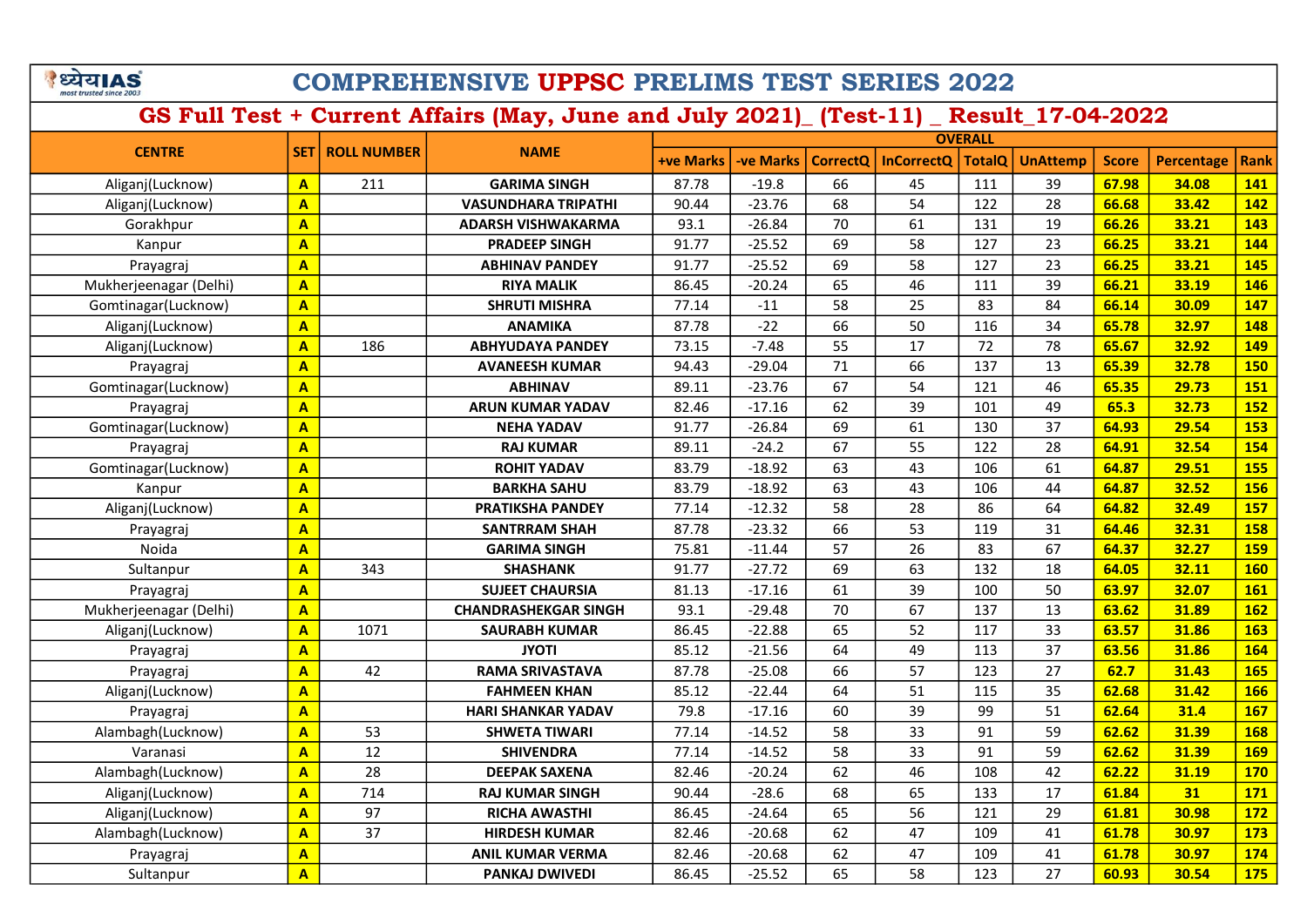| ध्येयIAS<br>nost trusted since 200 | <b>COMPREHENSIVE UPPSC PRELIMS TEST SERIES 2022</b> |                          |                                                                                      |                  |           |    |                       |                |                 |              |                   |            |
|------------------------------------|-----------------------------------------------------|--------------------------|--------------------------------------------------------------------------------------|------------------|-----------|----|-----------------------|----------------|-----------------|--------------|-------------------|------------|
|                                    |                                                     |                          | GS Full Test + Current Affairs (May, June and July 2021) [Test-11) Result 17-04-2022 |                  |           |    |                       |                |                 |              |                   |            |
|                                    |                                                     |                          |                                                                                      |                  |           |    |                       | <b>OVERALL</b> |                 |              |                   |            |
| <b>CENTRE</b>                      |                                                     | <b>SET   ROLL NUMBER</b> | <b>NAME</b>                                                                          | <b>+ve Marks</b> | -ve Marks |    | CorrectQ   InCorrectQ | <b>TotalQ</b>  | <b>UnAttemp</b> | <b>Score</b> | <b>Percentage</b> | Rank       |
| Prayagraj                          | $\mathbf{A}$                                        | 365                      | <b>JYOTSNA SINGH</b>                                                                 | 85.12            | $-24.2$   | 64 | 55                    | 119            | 31              | 60.92        | 30.54             | <b>176</b> |
| Noida                              | A                                                   |                          | <b>RAHUL DEO SHARMA</b>                                                              | 82.46            | $-21.56$  | 62 | 49                    | 111            | 39              | 60.9         | 30.53             | <b>177</b> |
| Prayagraj                          | A                                                   |                          | <b>MANISH MAURYA</b>                                                                 | 82.46            | $-21.56$  | 62 | 49                    | 111            | 39              | 60.9         | 30.53             | <b>178</b> |
| Gomtinagar(Lucknow)                | $\overline{\mathbf{A}}$                             |                          | <b>ANUGRAH</b>                                                                       | 79.8             | $-18.92$  | 60 | 43                    | 103            | 64              | 60.88        | 27.7              | <b>179</b> |
| Prayagraj                          | A                                                   |                          | <b>PARAG KUMAR</b>                                                                   | 90.44            | $-29.92$  | 68 | 68                    | 136            | 14              | 60.52        | 30.34             | <b>180</b> |
| Alambagh(Lucknow)                  | $\mathbf{A}$                                        | 54                       | <b>VISHAL LAL</b>                                                                    | 87.78            | $-27.28$  | 66 | 62                    | 128            | 22              | 60.5         | 30.33             | <b>181</b> |
| Aliganj(Lucknow)                   | $\mathbf{A}$                                        | 48                       | <b>KRISHNA MOHAN YADAV</b>                                                           | 87.78            | $-27.28$  | 66 | 62                    | 128            | 22              | 60.5         | 30.33             | <b>182</b> |
| Mukherjeenagar (Delhi)             | $\overline{\mathbf{A}}$                             | 372                      | <b>NEELAM</b>                                                                        | 86.45            | $-25.96$  | 65 | 59                    | 124            | 26              | 60.49        | 30.32             | <b>183</b> |
| Aliganj(Lucknow)                   | $\mathbf{A}$                                        |                          | <b>RUPALI SHARMA</b>                                                                 | 79.8             | $-19.36$  | 60 | 44                    | 104            | 46              | 60.44        | 30.3              | <b>184</b> |
| Aliganj(Lucknow)                   | A                                                   |                          | <b>AARYAN NITIN</b>                                                                  | 85.12            | $-25.08$  | 64 | 57                    | 121            | 29              | 60.04        | 30.1              | <b>185</b> |
| Mukherjeenagar (Delhi)             | $\mathbf{A}$                                        | 43                       | <b>RAJEEV</b>                                                                        | 90.44            | $-30.8$   | 68 | 70                    | 138            | 12              | 59.64        | 29.89             | <b>186</b> |
| Prayagraj                          | $\mathbf{A}$                                        | 57                       | <b>SHIPRA SRIVASTAVA</b>                                                             | 79.8             | $-20.24$  | 60 | 46                    | 106            | 44              | 59.56        | 29.85             | <b>187</b> |
| Prayagraj                          | A                                                   |                          | <b>SHWETA</b>                                                                        | 90.44            | $-31.24$  | 68 | 71                    | 139            | 11              | 59.2         | 29.67             | <b>188</b> |
| Aliganj(Lucknow)                   | $\overline{\mathbf{A}}$                             | 1949                     | <b>KUMAR BHOOPENDRA</b>                                                              | 87.78            | $-28.6$   | 66 | 65                    | 131            | 19              | 59.18        | 29.66             | <b>189</b> |
| Prayagraj                          | $\mathbf{A}$                                        | 125                      | <b>JITENDRA BHAGWAT</b>                                                              | 85.12            | $-26.4$   | 64 | 60                    | 124            | 26              | 58.72        | 29.43             | <b>190</b> |
| Kanpur                             | A                                                   |                          | <b>ASHISH SHARMA</b>                                                                 | 91.77            | $-33.44$  | 69 | 76                    | 145            | 5               | 58.33        | 29.24             | <b>191</b> |
| Mukherjeenagar (Delhi)             | $\mathbf{A}$                                        |                          | <b>UDAY PRATAP SINGH</b>                                                             | 91.77            | $-33.44$  | 69 | 76                    | 145            | 5               | 58.33        | 29.24             | <b>192</b> |
| Prayagraj                          | $\mathbf{A}$                                        |                          | <b>RISHABH SINGH</b>                                                                 | 89.11            | $-30.8$   | 67 | 70                    | 137            | 13              | 58.31        | 29.23             | <b>193</b> |
| Aliganj(Lucknow)                   | $\overline{\mathsf{A}}$                             |                          | <b>ANAMIKA SINGH</b>                                                                 | 86.45            | $-28.16$  | 65 | 64                    | 129            | 21              | 58.29        | 29.22             | 194        |
| Aliganj(Lucknow)                   | $\mathbf{A}$                                        | 671                      | <b>SUPRIYA KANCHAN</b>                                                               | 79.8             | $-21.56$  | 60 | 49                    | 109            | 41              | 58.24        | 29.19             | <b>195</b> |
| Aliganj(Lucknow)                   | A                                                   | 1805                     | <b>NILESH KUMAR YADAV</b>                                                            | 83.79            | $-25.96$  | 63 | 59                    | 122            | 28              | 57.83        | 28.99             | <b>196</b> |
| Prayagraj                          | $\mathbf{A}$                                        | 82                       | <b>BIMLESH YADAV</b>                                                                 | 83.79            | $-26.4$   | 63 | 60                    | 123            | 27              | 57.39        | 28.77             | <b>197</b> |
| Varanasi                           | $\overline{\mathbf{A}}$                             | $\overline{7}$           | <b>AMIT KUMAR</b>                                                                    | 73.15            | $-15.84$  | 55 | 36                    | 91             | 59              | 57.31        | 28.73             | <b>198</b> |
| Gomtinagar(Lucknow)                | A                                                   |                          | <b>RACHANA</b>                                                                       | 86.45            | $-29.48$  | 65 | 67                    | 132            | 35              | 56.97        | 25.92             | <b>199</b> |
| Aliganj(Lucknow)                   | $\overline{\mathbf{A}}$                             | 210                      | PRIYANKA TIWARI                                                                      | 83.79            | $-26.84$  | 63 | 61                    | 124            | 26              | 56.95        | 28.55             | 200        |
| Mukherjeenagar (Delhi)             | $\mathbf{A}$                                        |                          | <b>CHANCHAL KUMAR SINGH</b>                                                          | 77.14            | $-20.24$  | 58 | 46                    | 104            | 46              | 56.9         | 28.52             | 201        |
| Prayagraj                          | A                                                   |                          | <b>ASHUTOSH KUMAR</b>                                                                | 75.81            | $-18.92$  | 57 | 43                    | 100            | 50              | 56.89        | 28.52             | 202        |
| Aliganj(Lucknow)                   | $\mathbf{A}$                                        |                          | <b>RAJAT VERMA</b>                                                                   | 83.79            | $-27.28$  | 63 | 62                    | 125            | 25              | 56.51        | 28.33             | 203        |
| Prayagraj                          | $\overline{\mathsf{A}}$                             |                          | <b>ANKITA</b>                                                                        | 85.12            | $-29.04$  | 64 | 66                    | 130            | 20              | 56.08        | 28.11             | 204        |
| Aliganj(Lucknow)                   | $\mathbf{A}$                                        | 660                      | <b>NIMISHA SINGH</b>                                                                 | 83.79            | $-27.72$  | 63 | 63                    | 126            | 24              | 56.07        | 28.11             | 205        |
| Mukherjeenagar (Delhi)             | $\mathbf{A}$                                        |                          | <b>AMRENDRA</b>                                                                      | 81.13            | $-25.08$  | 61 | 57                    | 118            | 32              | 56.05        | 28.1              | 206        |
| Prayagraj                          | $\overline{\mathsf{A}}$                             |                          | <b>RAMKARAN GUPTA</b>                                                                | 81.13            | $-25.08$  | 61 | 57                    | 118            | 32              | 56.05        | 28.1              | 207        |
| Varanasi                           | $\mathbf{A}$                                        | 15                       | <b>ASHISH DUBEY</b>                                                                  | 77.14            | $-21.12$  | 58 | 48                    | 106            | 44              | 56.02        | 28.08             | <b>208</b> |
| Alambagh(Lucknow)                  | $\mathbf{A}$                                        | 29                       | <b>SHIVAM YADAV</b>                                                                  | 75.81            | $-19.8$   | 57 | 45                    | 102            | 48              | 56.01        | 28.08             | 209        |
| Aliganj(Lucknow)                   | A                                                   |                          | <b>ALOK KUMAR SINGH</b>                                                              | 73.15            | $-17.16$  | 55 | 39                    | 94             | 56              | 55.99        | 28.07             | 210        |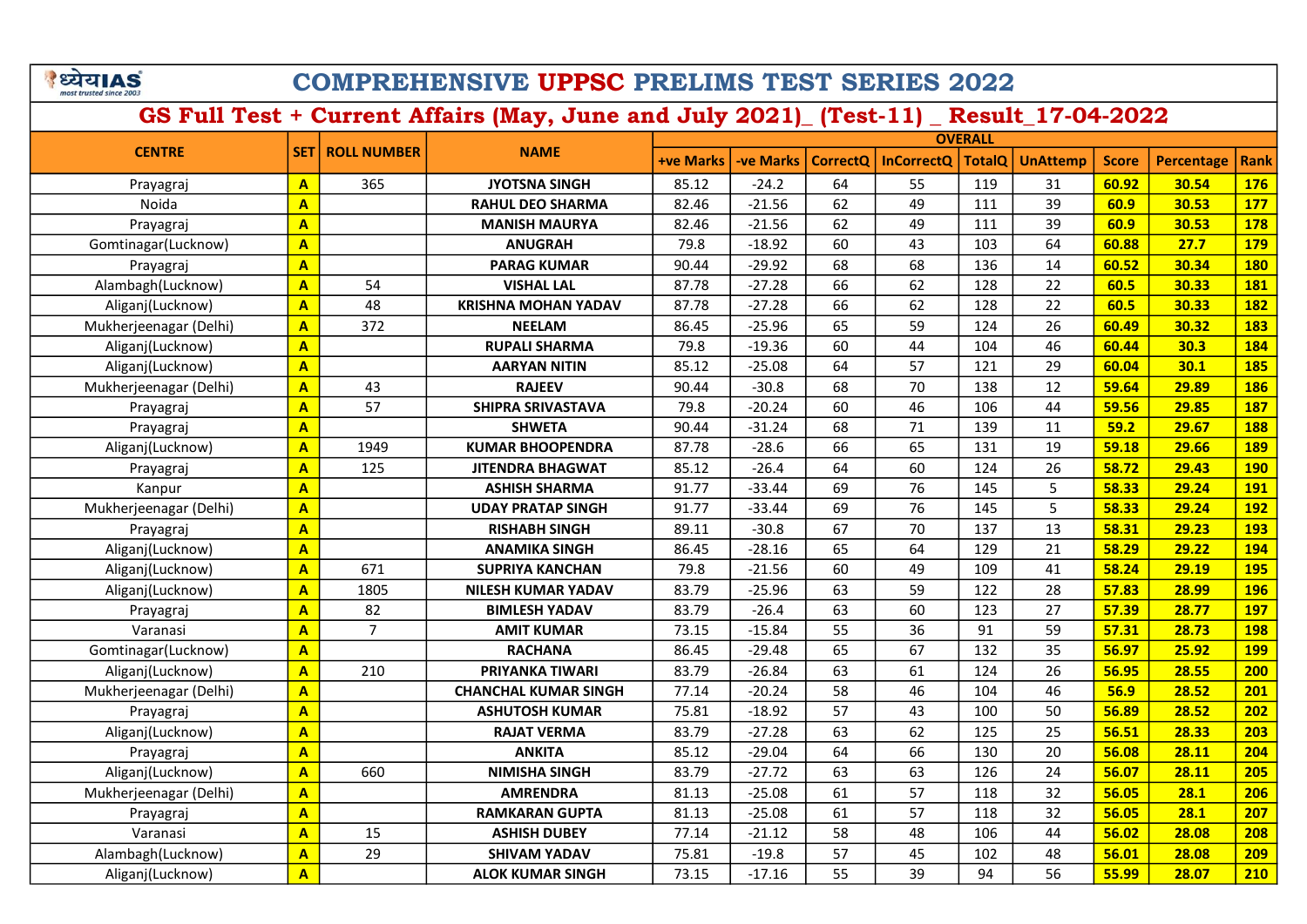|                         | खla |  |
|-------------------------|-----|--|
|                         |     |  |
| most trusted since 2003 |     |  |
|                         |     |  |

|                        |                         |                          |                              | <b>OVERALL</b>   |                  |                 |                   |               |                 |              |                   |      |
|------------------------|-------------------------|--------------------------|------------------------------|------------------|------------------|-----------------|-------------------|---------------|-----------------|--------------|-------------------|------|
| <b>CENTRE</b>          |                         | <b>SET   ROLL NUMBER</b> | <b>NAME</b>                  | <b>+ve Marks</b> | <b>-ve Marks</b> | <b>CorrectQ</b> | <b>InCorrectQ</b> | <b>TotalQ</b> | <b>UnAttemp</b> | <b>Score</b> | <b>Percentage</b> | Rank |
| Aliganj(Lucknow)       | $\mathbf{A}$            |                          | P ANJAL SINGH                | 83.79            | $-28.16$         | 63              | 64                | 127           | 23              | 55.63        | 27.88             | 211  |
| Prayagraj              | $\overline{A}$          | 49                       | PRIYA MADDHESHIYA            | 90.44            | $-35.2$          | 68              | 80                | 148           | $\overline{2}$  | 55.24        | 27.69             | 212  |
| Prayagraj              | $\mathbf{A}$            |                          | APARNA YADAV                 | 83.79            | $-28.6$          | 63              | 65                | 128           | 22              | 55.19        | 27.66             | 213  |
| Prayagraj              | $\mathbf{A}$            | 50                       | <b>KULDEEP MADHAV</b>        | 81.13            | $-25.96$         | 61              | 59                | 120           | 30              | 55.17        | 27.65             | 214  |
| Prayagraj              | $\mathbf{A}$            | 367                      | <b>PANKAJ KUMAR</b>          | 81.13            | $-25.96$         | 61              | 59                | 120           | 30              | 55.17        | 27.65             | 215  |
| Gomtinagar(Lucknow)    | $\mathbf{A}$            |                          | <b>RICHA SINGH RAWAT</b>     | 82.46            | $-27.72$         | 62              | 63                | 125           | 42              | 54.74        | 24.9              | 216  |
| Alambagh(Lucknow)      | $\mathbf{A}$            | 8                        | <b>SANDESH KUMAR</b>         | 81.13            | $-26.4$          | 61              | 60                | 121           | 29              | 54.73        | 27.43             | 217  |
| Alambagh(Lucknow)      | $\mathbf{A}$            | 58                       | <b>MANISH DEV JAISWAL</b>    | 67.83            | $-13.2$          | 51              | 30                | 81            | 69              | 54.63        | 27.38             | 218  |
| Aliganj(Lucknow)       | $\mathbf{A}$            |                          | <b>KULBHUSHAN SINGH</b>      | 81.13            | $-26.84$         | 61              | 61                | 122           | 28              | 54.29        | 27.21             | 219  |
| Aliganj(Lucknow)       | $\mathbf{A}$            |                          | <b>OMKAR TIWARI</b>          | 78.47            | $-24.2$          | 59              | 55                | 114           | 36              | 54.27        | 27.2              | 220  |
| Aliganj(Lucknow)       | $\overline{\mathbf{A}}$ |                          | <b>SAURAV TIWARI</b>         | 74.48            | $-20.24$         | 56              | 46                | 102           | 48              | 54.24        | 27.19             | 221  |
| Gomtinagar(Lucknow)    | $\overline{\mathbf{A}}$ |                          | <b>SANJAY KUMAR</b>          | 70.49            | $-16.28$         | 53              | 37                | 90            | 77              | 54.21        | 24.66             | 222  |
| Prayagraj              | $\mathbf{A}$            |                          | <b>ALKESH SONKER</b>         | 70.49            | $-16.28$         | 53              | 37                | 90            | 60              | 54.21        | 27.17             | 223  |
| Prayagraj              | $\overline{\mathbf{A}}$ |                          | ASHOK JAISWAL                | 83.79            | $-29.92$         | 63              | 68                | 131           | 19              | 53.87        | 27                | 224  |
| Alambagh(Lucknow)      | $\mathbf{A}$            | 39                       | PANKAJ VERMA                 | 82.46            | $-28.6$          | 62              | 65                | 127           | 23              | 53.86        | 27                | 225  |
| Mukherjeenagar (Delhi) | $\mathbf{A}$            |                          | <b>FAURAV SINGH</b>          | 75.81            | $-22$            | 57              | 50                | 107           | 43              | 53.81        | 26.97             | 226  |
| Gomtinagar(Lucknow)    | $\mathbf{A}$            |                          | <b>RICHA YADAV</b>           | 70.49            | $-16.72$         | 53              | 38                | 91            | 76              | 53.77        | 24.46             | 227  |
| Prayagraj              | $\overline{A}$          | 294                      | <b>PRAVESH KUMAR</b>         | 74.48            | $-21.12$         | 56              | 48                | 104           | 46              | 53.36        | 26.75             | 228  |
| Mukherjeenagar (Delhi) | $\mathbf{A}$            | 389                      | <b>MANGALEHS PATEL</b>       | 73.15            | $-20.24$         | 55              | 46                | 101           | 49              | 52.91        | 26.52             | 229  |
| Prayagraj              | $\mathbf{A}$            |                          | <b>ABHAY</b>                 | 79.8             | $-27.28$         | 60              | 62                | 122           | 28              | 52.52        | 26.33             | 230  |
| Gomtinagar(Lucknow)    | $\overline{\mathbf{A}}$ |                          | PRIYANKA GUPTA               | 78.47            | $-25.96$         | 59              | 59                | 118           | 49              | 52.51        | 23.89             | 231  |
| Aliganj(Lucknow)       | $\mathbf{A}$            |                          | <b>HIMANSHI SI GH</b>        | 77.14            | $-24.64$         | 58              | 56                | 114           | 36              | 52.5         | 26.32             | 232  |
| Gomtinagar(Lucknow)    | $\mathbf{A}$            |                          | <b>GAURAV</b>                | 75.81            | $-23.32$         | 57              | 53                | 110           | 57              | 52.49        | 23.88             | 233  |
| Prayagraj              | $\overline{\mathbf{A}}$ | 341                      | <b>SHIV SHANKAR AGRAHARI</b> | 73.15            | $-20.68$         | 55              | 47                | 102           | 48              | 52.47        | 26.3              | 234  |
| Aliganj(Lucknow)       | $\overline{A}$          | 22000213                 | <b>KHUSHBOO</b>              | 69.16            | $-16.72$         | 52              | 38                | 90            | 60              | 52.44        | 26.29             | 235  |
| Prayagraj              | $\overline{\mathbf{A}}$ |                          | <b>GAURAV SINGH</b>          | 81.13            | $-29.04$         | 61              | 66                | 127           | 23              | 52.09        | 26.11             | 236  |
| Prayagraj              | $\overline{A}$          |                          | <b>KRISHNA CHAND DUBEY</b>   | 79.8             | $-27.72$         | 60              | 63                | 123           | 27              | 52.08        | 26.11             | 237  |
| Mukherjeenagar (Delhi) | $\overline{\mathbf{A}}$ |                          | <b>INDU SAROJ</b>            | 78.47            | $-26.4$          | 59              | 60                | 119           | 31              | 52.07        | 26.1              | 238  |
| Mukherjeenagar (Delhi) | $\overline{\mathbf{A}}$ |                          | <b>TANUJ KUMAR GAUTAM</b>    | 77.14            | $-25.08$         | 58              | 57                | 115           | 35              | 52.06        | 26.1              | 239  |
| Prayagraj              | $\mathbf{A}$            |                          | <b>SHASHWAT VERMA</b>        | 74.48            | $-22.44$         | 56              | 51                | 107           | 43              | 52.04        | 26.09             | 240  |
| Prayagraj              | $\overline{A}$          |                          | <b>ABHISHEK CHAUBEY</b>      | 74.48            | $-22.44$         | 56              | 51                | 107           | 43              | 52.04        | 26.09             | 241  |
| Aliganj(Lucknow)       | $\mathbf{A}$            |                          | <b>RADHE KRISHNA</b>         | 87.78            | $-36.08$         | 66              | 82                | 148           | $\overline{2}$  | 51.7         | 25.91             | 242  |
| Mukherjeenagar (Delhi) | $\mathbf{A}$            | 341                      | <b>ANAND PRAKASH</b>         | 82.46            | $-31.24$         | 62              | 71                | 133           | 17              | 51.22        | 25.67             | 243  |
| Prayagraj              | $\mathbf{A}$            |                          | <b>FARAH RIZWAN</b>          | 82.46            | $-31.24$         | 62              | 71                | 133           | 17              | 51.22        | 25.67             | 244  |
| Prayagraj              | $\overline{\mathsf{A}}$ |                          | <b>RAVI RANJAN</b>           | 79.8             | $-28.6$          | 60              | 65                | 125           | 25              | 51.2         | 25.66             | 245  |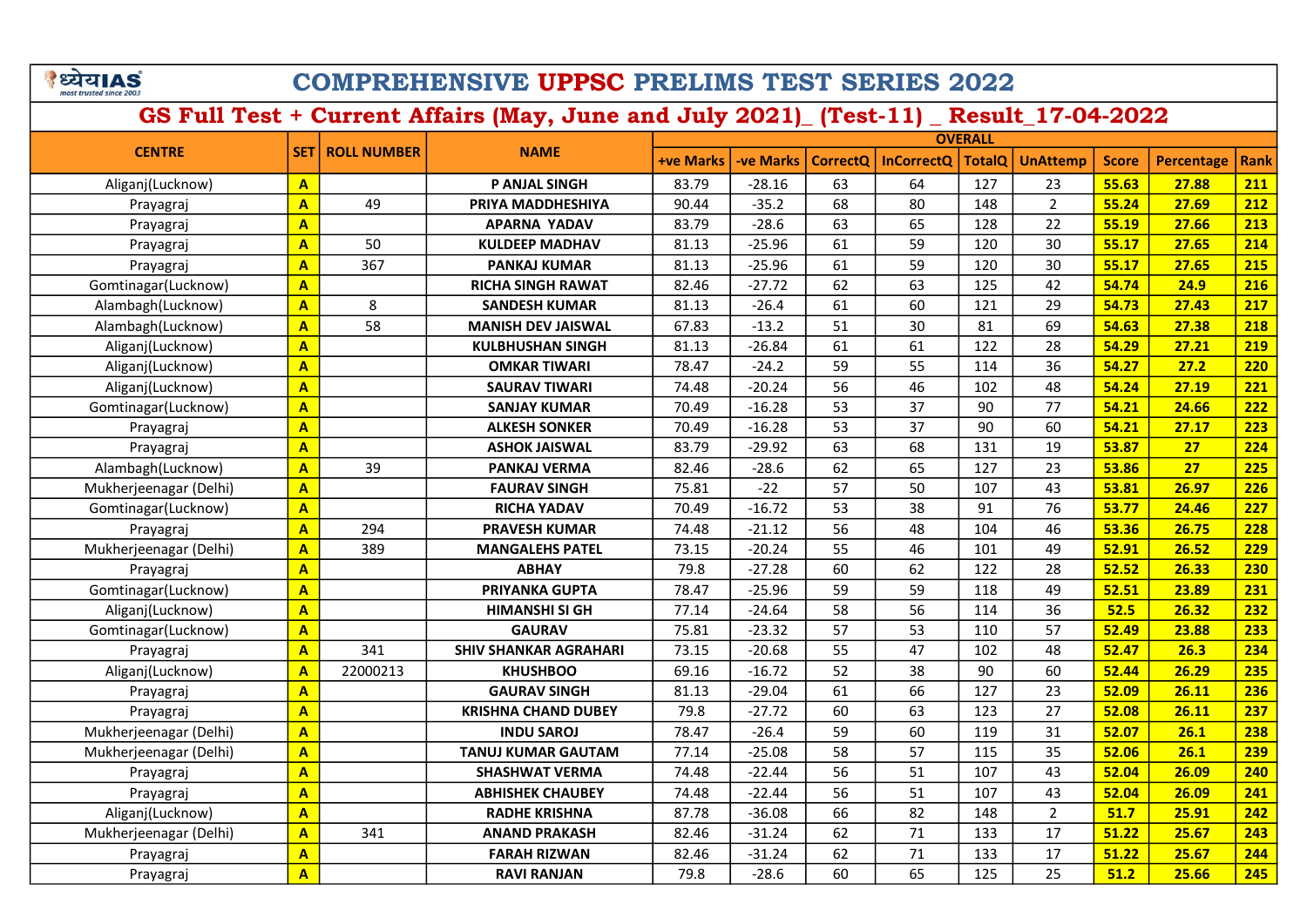े ध्येय AS

## COMPREHENSIVE UPPSC PRELIMS TEST SERIES 2022

|                        |                         |                    |                              |                  |                 |                 | <b>OVERALL</b>    |               |                 |              |                   |             |
|------------------------|-------------------------|--------------------|------------------------------|------------------|-----------------|-----------------|-------------------|---------------|-----------------|--------------|-------------------|-------------|
| <b>CENTRE</b>          | <b>SET</b>              | <b>ROLL NUMBER</b> | <b>NAME</b>                  | <b>+ve Marks</b> | <b>ve Marks</b> | <b>CorrectO</b> | <b>InCorrectQ</b> | <b>TotalQ</b> | <b>UnAttemp</b> | <b>Score</b> | <b>Percentage</b> | <b>Rank</b> |
| Aliganj(Lucknow)       | $\mathbf{A}$            |                    | <b>SAUMYA SINGH</b>          | 77.14            | $-25.96$        | 58              | 59                | 117           | 33              | 51.18        | 25.65             | 246         |
| Mukherjeenagar (Delhi) | $\overline{\mathbf{A}}$ |                    | <b>VIKAS MAVI</b>            | 66.5             | $-15.4$         | 50              | 35                | 85            | 65              | 51.1         | 25.61             | 247         |
| Gomtinagar(Lucknow)    | $\overline{\mathbf{A}}$ |                    | <b>RIYA</b>                  | 55.86            | $-4.84$         | 42              | 11                | 53            | 114             | 51.02        | 23.21             | 248         |
| Aliganj(Lucknow)       | $\overline{\mathbf{A}}$ | 618                | <b>SHWETA GUPTA</b>          | 87.78            | $-36.96$        | 66              | 84                | 150           | 0               | 50.82        | 25.47             | 249         |
| Gomtinagar(Lucknow)    | $\overline{\mathbf{A}}$ |                    | <b>AMIT KUMAR SHAH</b>       | 75.81            | $-25.08$        | 57              | 57                | 114           | 53              | 50.73        | 23.08             | 250         |
| Prayagraj              | $\mathbf{A}$            |                    | <b>PRIYA SINGH</b>           | 83.79            | $-33.88$        | 63              | 77                | 140           | 10              | 49.91        | 25.02             | 251         |
| Alambagh(Lucknow)      | $\overline{\mathbf{A}}$ | 42                 | <b>AKHILESH KUMAR PATHAK</b> | 74.48            | $-24.64$        | 56              | 56                | 112           | 38              | 49.84        | 24.98             | 252         |
| Prayagraj              | $\overline{\mathbf{A}}$ |                    | <b>RUCHI CHAUHAN</b>         | 83.79            | $-34.32$        | 63              | 78                | 141           | $\mathsf g$     | 49.47        | 24.8              | 253         |
| Aliganj(Lucknow)       | $\overline{\mathsf{A}}$ |                    | <b>PRASHANT</b>              | 81.13            | $-31.68$        | 61              | 72                | 133           | 17              | 49.45        | 24.79             | 254         |
| Prayagraj              | $\overline{\mathbf{A}}$ | 614                | <b>RAM KUMAR SINGH</b>       | 81.13            | $-31.68$        | 61              | 72                | 133           | 17              | 49.45        | 24.79             | 255         |
| Sultanpur              | $\overline{\mathbf{A}}$ |                    | <b>ARCHANA MISHRA</b>        | 81.13            | $-31.68$        | 61              | 72                | 133           | 17              | 49.45        | 24.79             | 256         |
| Alambagh(Lucknow)      | $\overline{\mathbf{A}}$ | 13                 | SAURABH UPADHYAY             | 79.8             | $-30.36$        | 60              | 69                | 129           | 21              | 49.44        | 24.78             | 257         |
| Sultanpur              | $\overline{\mathbf{A}}$ | 333                | <b>RAVINDRA KUMAR YADAV</b>  | 86.45            | $-37.4$         | 65              | 85                | 150           | $\mathbf{0}$    | 49.05        | 24.59             | 258         |
| Alambagh(Lucknow)      | $\overline{\mathbf{A}}$ | 40                 | <b>MANISH MOHAN</b>          | 71.82            | $-22.88$        | 54              | 52                | 106           | 44              | 48.94        | 24.53             | 259         |
| Prayagraj              | $\overline{\mathbf{A}}$ |                    | <b>SHUBHAM DUBEY</b>         | 69.16            | $-20.24$        | 52              | 46                | 98            | 52              | 48.92        | 24.52             | 260         |
| Alambagh(Lucknow)      | $\overline{A}$          | 25                 | <b>ANKITA RAWAT</b>          | 66.5             | $-17.6$         | 50              | 40                | 90            | 60              | 48.9         | 24.51             | 261         |
| Gomtinagar(Lucknow)    | $\overline{A}$          |                    | <b>SUDHA</b>                 | 81.13            | $-32.56$        | 61              | 74                | 135           | 32              | 48.57        | 22.1              | 262         |
| Prayagraj              | $\overline{\mathbf{A}}$ | 326                | <b>HARI MANGAL PRASAD</b>    | 74.48            | $-25.96$        | 56              | 59                | 115           | 35              | 48.52        | 24.32             | 263         |
| Kanpur                 | $\overline{A}$          |                    | <b>HIMANSHU AWASTHI</b>      | 82.46            | $-34.32$        | 62              | 78                | 140           | 10              | 48.14        | 24.13             | 264         |
| Prayagraj              | $\overline{\mathbf{A}}$ |                    | <b>VIKASH KUMAR SINGH</b>    | 71.82            | $-23.76$        | 54              | 54                | 108           | 42              | 48.06        | 24.09             | 265         |
| Alambagh(Lucknow)      | $\overline{\mathbf{A}}$ | 4                  | <b>VIRENDRA KUMAR</b>        | 69.16            | $-21.12$        | 52              | 48                | 100           | 50              | 48.04        | 24.08             | 266         |
| Aliganj(Lucknow)       | $\overline{\mathbf{A}}$ |                    | <b>DEEPAK KANAUJIA</b>       | 66.5             | $-18.48$        | 50              | 42                | 92            | 58              | 48.02        | 24.07             | 267         |
| Mukherjeenagar (Delhi) | $\overline{\mathbf{A}}$ |                    | <b>HEMLATA SHARMA</b>        | 81.13            | $-33.44$        | 61              | 76                | 137           | 13              | 47.69        | 23.9              | 268         |
| Prayagraj              | $\overline{\mathbf{A}}$ |                    | POOJA YADAV                  | 75.81            | $-28.16$        | 57              | 64                | 121           | 29              | 47.65        | 23.88             | 269         |
| Alambagh(Lucknow)      | $\overline{\mathbf{A}}$ | 51                 | <b>ALOK SINGH</b>            | 66.5             | $-18.92$        | 50              | 43                | 93            | 57              | 47.58        | 23.85             | 270         |
| Sultanpur              | $\overline{\mathbf{A}}$ |                    | <b>AASTHA YADAV</b>          | 61.18            | $-13.64$        | 46              | 31                | 77            | 73              | 47.54        | 23.83             | 271         |
| Aliganj(Lucknow)       | $\overline{\mathbf{A}}$ | 601                | <b>SACHIN KU AR</b>          | 70.49            | $-23.32$        | 53              | 53                | 106           | 44              | 47.17        | 23.64             | 272         |
| Aliganj(Lucknow)       | A                       | 87                 | <b>SIYA RAM VERMA</b>        | 70.49            | $-23.32$        | 53              | 53                | 106           | 44              | 47.17        | 23.64             | 273         |
| Aliganj(Lucknow)       | $\overline{A}$          |                    | <b>HAJRA BANO</b>            | 65.17            | $-18.04$        | 49              | 41                | 90            | 60              | 47.13        | 23.62             | 274         |
| Aliganj(Lucknow)       | $\overline{\mathbf{A}}$ |                    | <b>VED PRAKASH</b>           | 81.13            | $-34.32$        | 61              | 78                | 139           | 11              | 46.81        | 23.46             | 275         |
| Alambagh(Lucknow)      | $\overline{\mathbf{A}}$ | 52                 | <b>MRATUNJAI</b>             | 79.8             | $-33$           | 60              | 75                | 135           | 15              | 46.8         | 23.46             | 276         |
| Prayagraj              | A                       | 73                 | <b>ASHUTOSH YADAV</b>        | 79.8             | $-33$           | 60              | 75                | 135           | 15              | 46.8         | 23.46             | 277         |
| Prayagraj              | $\overline{A}$          |                    | <b>JAYA SINGH</b>            | 77.14            | $-30.36$        | 58              | 69                | 127           | 23              | 46.78        | 23.45             | 278         |
| Mukherjeenagar (Delhi) | $\overline{\mathbf{A}}$ |                    | <b>STNIL AWASTHI</b>         | 59.85            | $-13.2$         | 45              | 30                | 75            | 75              | 46.65        | 23.38             | 279         |
| Prayagraj              | $\overline{A}$          |                    | <b>PRAVEEN KR MAURYA</b>     | 75.81            | $-29.48$        | 57              | 67                | 124           | 26              | 46.33        | 23.22             | <b>280</b>  |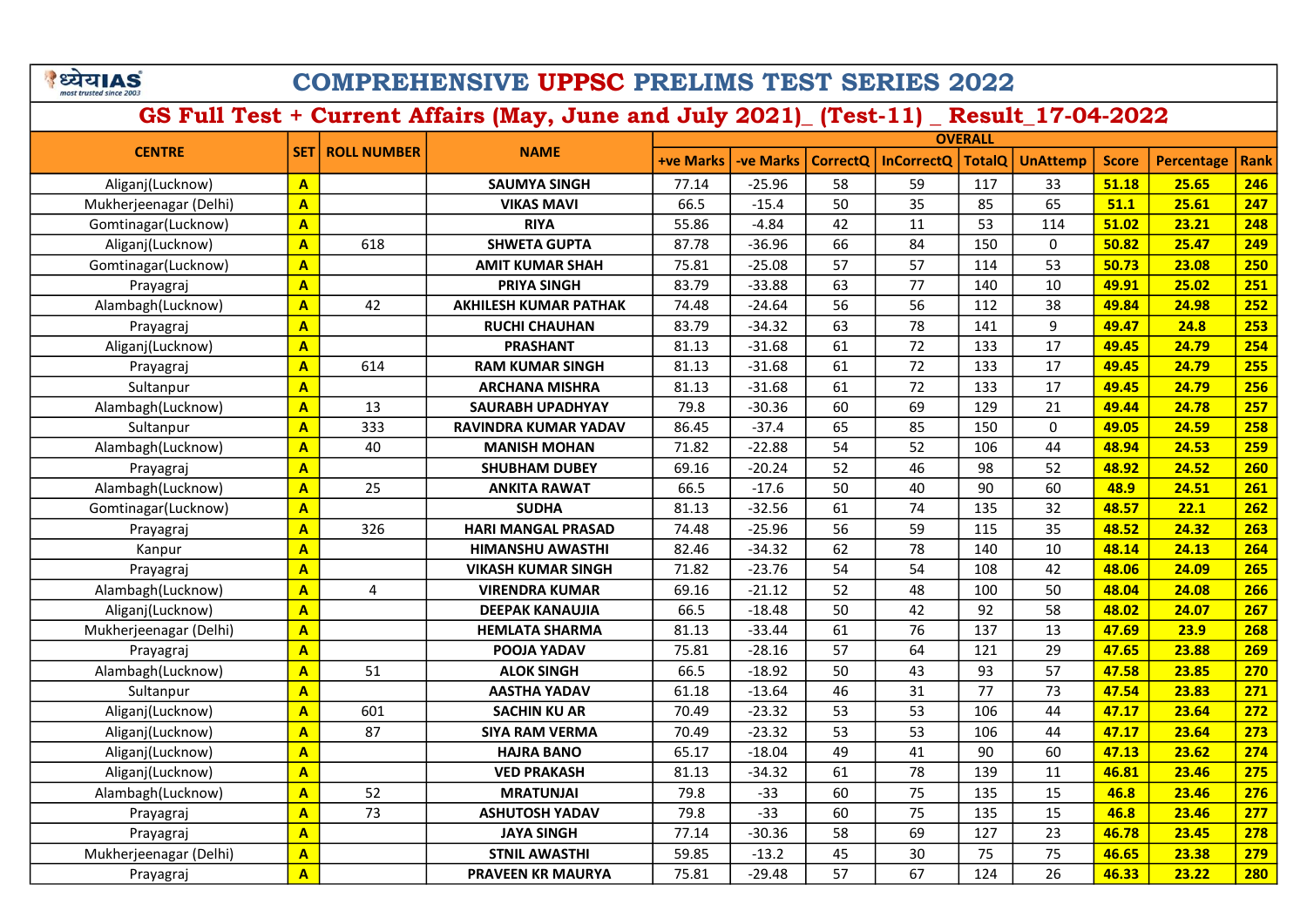| ध्यय।AS                 |  |  |
|-------------------------|--|--|
| most trusted since 2003 |  |  |

|                        |                         |                          |                            |                  |                  |                 |                   | <b>OVERALL</b> |                 |              |            |             |
|------------------------|-------------------------|--------------------------|----------------------------|------------------|------------------|-----------------|-------------------|----------------|-----------------|--------------|------------|-------------|
| <b>CENTRE</b>          |                         | <b>SET   ROLL NUMBER</b> | <b>NAME</b>                | <b>+ve Marks</b> | <b>-ve Marks</b> | <b>CorrectQ</b> | <b>InCorrectQ</b> | <b>TotalQ</b>  | <b>UnAttemp</b> | <b>Score</b> | Percentage | <b>Rank</b> |
| Aliganj(Lucknow)       | $\overline{A}$          | 720                      | <b>PRIYANKA SINGH</b>      | 69.16            | $-22.88$         | 52              | 52                | 104            | 46              | 46.28        | 23.2       | 281         |
| Aliganj(Lucknow)       | $\overline{A}$          | 22 0113                  | <b>REENA YADAV</b>         | 75.81            | $-29.92$         | 57              | 68                | 125            | 25              | 45.89        | 23         | 282         |
| Alambagh(Lucknow)      | $\overline{\mathbf{A}}$ | 17                       | <b>PRABHAT KUMAR</b>       | 69.16            | $-23.32$         | 52              | 53                | 105            | 45              | 45.84        | 22.98      | 283         |
| Gomtinagar(Lucknow)    | $\overline{\mathbf{A}}$ |                          | SHUBHANSHU GOSWAMI         | 66.5             | $-20.68$         | 50              | 47                | 97             | 70              | 45.82        | 20.85      | 284         |
| Aliganj(Lucknow)       | $\overline{A}$          |                          | <b>NAVEEN TIWARI</b>       | 75.81            | $-30.8$          | 57              | 70                | 127            | 23              | 45.01        | 22.56      | 285         |
| Gorakhpur              | $\overline{\mathsf{A}}$ |                          | <b>SATYA PRAKASH RAI</b>   | 74.48            | $-29.48$         | 56              | 67                | 123            | 27              | 45           | 22.56      | 286         |
| Prayagraj              | $\overline{\mathbf{A}}$ |                          | <b>ANNU PANDEY</b>         | 73.15            | $-28.16$         | 55              | 64                | 119            | 31              | 44.99        | 22.55      | 287         |
| Prayagraj              | $\overline{\mathbf{A}}$ |                          | <b>KRISHNA KUMAR</b>       | 71.82            | $-26.84$         | 54              | 61                | 115            | 35              | 44.98        | 22.55      | 288         |
| Prayagraj              | $\overline{A}$          |                          | <b>DHEERAJ KUMAR SINGH</b> | 66.5             | $-21.56$         | 50              | 49                | 99             | 51              | 44.94        | 22.53      | 289         |
| Prayagraj              | $\overline{\mathbf{A}}$ |                          | <b>DIVYA SINGH</b>         | 65.17            | $-20.24$         | 49              | 46                | 95             | 55              | 44.93        | 22.52      | 290         |
| Mukherjeenagar (Delhi) | $\overline{\mathbf{A}}$ |                          | <b>RACHNA VALA</b>         | 74.48            | $-29.92$         | 56              | 68                | 124            | 26              | 44.56        | 22.34      | 291         |
| Aliganj(Lucknow)       | $\overline{A}$          |                          | <b>SHIKHAR SINGH</b>       | 73.15            | $-28.6$          | 55              | 65                | 120            | 30              | 44.55        | 22.33      | <b>292</b>  |
| Gomtinagar(Lucknow)    | $\overline{\mathbf{A}}$ |                          | <b>SHRETA SSNGH</b>        | 67.83            | $-23.76$         | 51              | 54                | 105            | 62              | 44.07        | 20.05      | 293         |
| Prayagraj              | $\overline{\mathsf{A}}$ |                          | <b>SACHIN YADAV</b>        | 74.48            | $-30.8$          | 56              | 70                | 126            | 24              | 43.68        | 21.89      | 294         |
| Aliganj(Lucknow)       | $\overline{\mathsf{A}}$ | 669                      | <b>SHAURYA PRATAP</b>      | 73.15            | $-29.48$         | 55              | 67                | 122            | 28              | 43.67        | 21.89      | 295         |
| Prayagraj              | $\mathbf{A}$            |                          | <b>DIKSHA</b>              | 73.15            | $-29.48$         | 55              | 67                | 122            | 28              | 43.67        | 21.89      | 296         |
| Mukherjeenagar (Delhi) | $\overline{\mathbf{A}}$ | 77                       | <b>ANAND MISHRA</b>        | 69.16            | $-25.52$         | 52              | 58                | 110            | 40              | 43.64        | 21.87      | 297         |
| Alambagh(Lucknow)      | $\overline{\mathbf{A}}$ | 21                       | <b>RAM SANEHI</b>          | 66.5             | $-22.88$         | 50              | 52                | 102            | 48              | 43.62        | 21.86      | 298         |
| Prayagraj              | $\overline{\mathbf{A}}$ |                          | <b>SUJIT KUMAR YADAV</b>   | 59.85            | $-16.28$         | 45              | 37                | 82             | 68              | 43.57        | 21.84      | 299         |
| Gorakhpur              | $\overline{A}$          |                          | <b>AJAY KUMAR MAURYA</b>   | 81.13            | $-37.84$         | 61              | 86                | 147            | 3               | 43.29        | 21.7       | 300         |
| Prayagraj              | $\overline{\mathbf{A}}$ |                          | <b>PUSHPANJALI</b>         | 77.14            | $-33.88$         | 58              | 77                | 135            | 15              | 43.26        | 21.68      | 301         |
| Alambagh(Lucknow)      | $\overline{\mathbf{A}}$ | 18                       | <b>ARUN KUMAR</b>          | 67.83            | $-24.64$         | 51              | 56                | 107            | 43              | 43.19        | 21.65      | 302         |
| Prayagraj              | $\overline{\mathbf{A}}$ |                          | <b>ASHISH SINGH</b>        | 65.17            | $-22$            | 49              | 50                | 99             | 51              | 43.17        | 21.64      | 303         |
| Prayagraj              | $\overline{\mathbf{A}}$ |                          | <b>ASHUTOSH KUMAR</b>      | 65.17            | $-22.44$         | 49              | 51                | 100            | 50              | 42.73        | 21.42      | 304         |
| Mukherjeenagar (Delhi) | $\overline{\mathbf{A}}$ |                          | <b>SATYENDRA</b>           | 62.51            | $-19.8$          | 47              | 45                | 92             | 58              | 42.71        | 21.41      | 305         |
| Aliganj(Lucknow)       | $\overline{\mathbf{A}}$ |                          | <b>NARENDRA KUMAR OJHA</b> | 55.86            | $-13.2$          | 42              | 30                | 72             | 78              | 42.66        | 21.38      | 306         |
| Mukherjeenagar (Delhi) | $\overline{\mathbf{A}}$ | 71                       | <b>SHIVA SHARMA</b>        | 71.82            | $-29.48$         | 54              | 67                | 121            | 29              | 42.34        | 21.22      | 307         |
| Aliganj(Lucknow)       | $\overline{A}$          | 962                      | <b>BHANU JOSHI</b>         | 63.84            | $-22$            | 48              | 50                | 98             | 52              | 41.84        | 20.97      | 308         |
| Gomtinagar(Lucknow)    | $\overline{\mathbf{A}}$ |                          | <b>NEELU GUPTA</b>         | 53.2             | $-11.44$         | 40              | 26                | 66             | 101             | 41.76        | <b>19</b>  | 309         |
| Mukherjeenagar (Delhi) | $\overline{A}$          | 368                      | <b>REENA JAISWARA</b>      | 73.15            | $-31.68$         | 55              | 72                | 127            | 23              | 41.47        | 20.79      | 310         |
| Aliganj(Lucknow)       | A                       | 207                      | <b>DILEEP KUMAR</b>        | 69.16            | $-28.16$         | 52              | 64                | 116            | 34              | 41           | 20.55      | 311         |
| Aliganj(Lucknow)       | $\overline{A}$          |                          | <b>GUDIYA SINGH</b>        | 61.18            | $-20.24$         | 46              | 46                | 92             | 58              | 40.94        | 20.52      | 312         |
| Prayagraj              | $\overline{A}$          |                          | <b>VIKAS JAISWAL</b>       | 77.14            | $-36.52$         | 58              | 83                | 141            | 9               | 40.62        | 20.36      | 313         |
| Gomtinagar(Lucknow)    | $\overline{A}$          |                          | <b>SANDHYA SHARMA</b>      | 65.17            | $-24.64$         | 49              | 56                | 105            | 62              | 40.53        | 18.44      | 314         |
| Aliganj(Lucknow)       | $\mathbf{A}$            |                          | <b>KAMLESH KUMAR</b>       | 70.49            | $-30.36$         | 53              | 69                | 122            | 28              | 40.13        | 20.12      | 315         |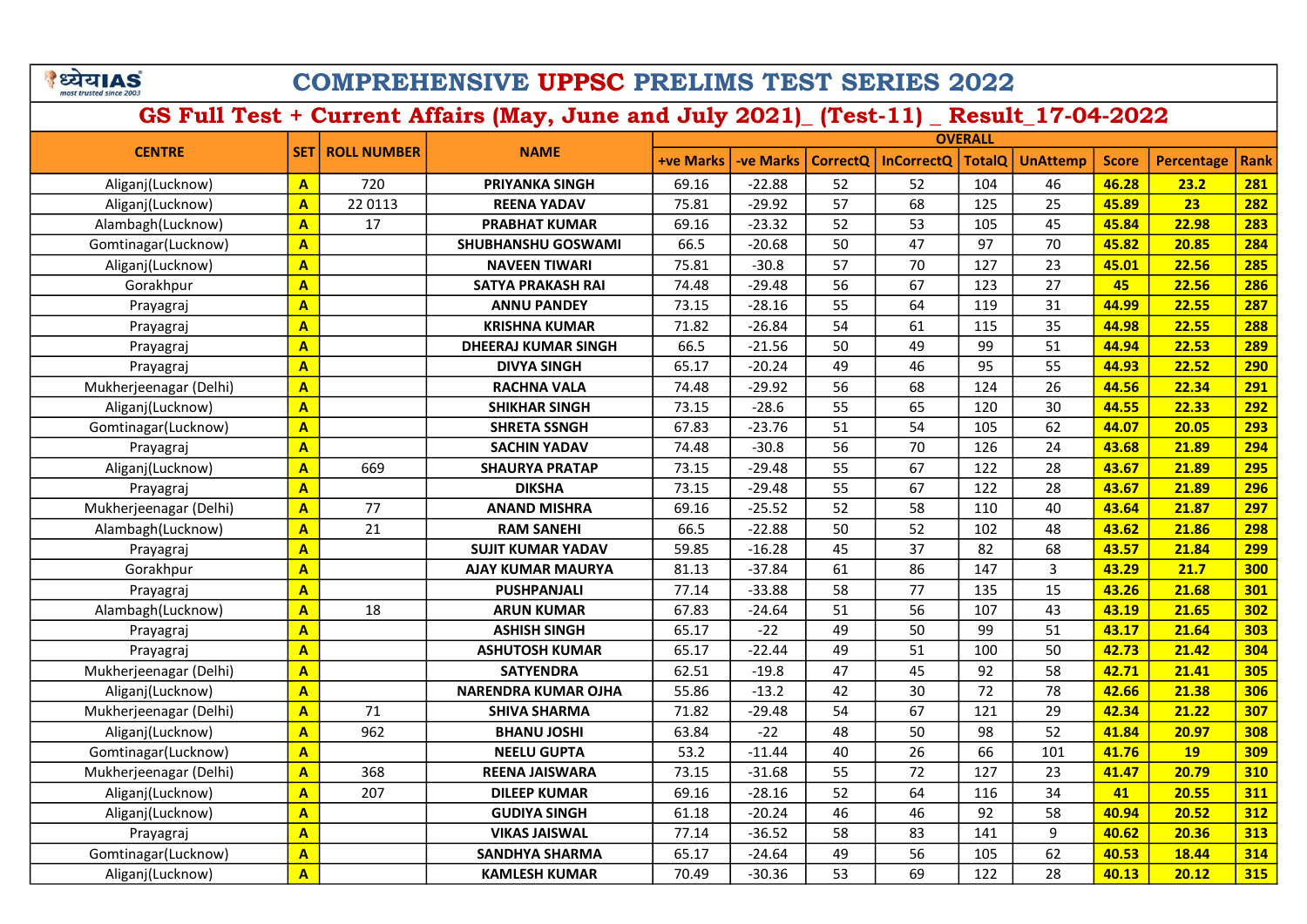|                         | खla |  |
|-------------------------|-----|--|
| most trusted since 2003 |     |  |

|                        |                         |                    |                           |                  |                  |                 |                   | <b>OVERALL</b> |                 |              |                   |      |
|------------------------|-------------------------|--------------------|---------------------------|------------------|------------------|-----------------|-------------------|----------------|-----------------|--------------|-------------------|------|
| <b>CENTRE</b>          | <b>SET</b>              | <b>ROLL NUMBER</b> | <b>NAME</b>               | <b>+ve Marks</b> | <b>-ve Marks</b> | <b>CorrectQ</b> | <b>InCorrectQ</b> | <b>TotalQ</b>  | <b>UnAttemp</b> | <b>Score</b> | <b>Percentage</b> | Rank |
| Aliganj(Lucknow)       | $\overline{\mathbf{A}}$ | 63                 | <b>RUCHIKA RAI</b>        | 54.53            | $-14.52$         | 41              | 33                | 74             | 76              | 40.01        | 20.06             | 316  |
| Gomtinagar(Lucknow)    | $\overline{A}$          | 105                | <b>ASHOK SINGH</b>        | 51.87            | $-11.88$         | 39              | 27                | 66             | 101             | 39.99        | 18.19             | 317  |
| Aliganj(Lucknow)       | $\overline{\mathbf{A}}$ |                    | <b>PARVEJ NAIMI</b>       | 54.53            | $-14.96$         | 41              | 34                | 75             | 75              | 39.57        | 19.83             | 318  |
| Sultanpur              | A                       | 338                | <b>ROSHANI TIWARI</b>     | 75.81            | $-36.52$         | 57              | 83                | 140            | 10              | 39.29        | 19.69             | 319  |
| Prayagraj              | $\overline{\mathsf{A}}$ |                    | SHIVENDRA SINGH SENGAR    | 66.5             | $-27.28$         | 50              | 62                | 112            | 38              | 39.22        | 19.66             | 320  |
| Gomtinagar(Lucknow)    | $\overline{A}$          | 90                 | <b>ANKIT KUMAR RAI</b>    | 65.17            | $-25.96$         | 49              | 59                | 108            | 59              | 39.21        | 17.84             | 321  |
| Sultanpur              | A                       | 305                | <b>AMIT YADAV</b>         | 62.51            | $-23.32$         | 47              | 53                | 100            | 50              | 39.19        | 19.64             | 322  |
| Gomtinagar(Lucknow)    | A                       |                    | <b>BHANU PRATAP SINGH</b> | 54.53            | $-15.4$          | 41              | 35                | 76             | 91              | 39.13        | 17.8              | 323  |
| Prayagraj              | A                       |                    | <b>DIVAKARDUBEY</b>       | 65.17            | $-26.4$          | 49              | 60                | 109            | 41              | 38.77        | 19.43             | 324  |
| Aliganj(Lucknow)       | A                       | 220009             | <b>VIJAY KUMAR</b>        | 57.19            | $-18.48$         | 43              | 42                | 85             | 65              | 38.71        | 19.4              | 325  |
| Gomtinagar(Lucknow)    | A                       |                    | <b>ASHISH SAXENA</b>      | 57.19            | $-18.48$         | 43              | 42                | 85             | 82              | 38.71        | 17.61             | 326  |
| Aliganj(Lucknow)       | $\overline{\mathsf{A}}$ |                    | <b>KHUSHBU</b>            | 74.48            | $-36.08$         | 56              | 82                | 138            | 12              | 38.4         | 19.25             | 327  |
| Mukherjeenagar (Delhi) | A                       | 483                | <b>RACHNA SHARMA</b>      | 70.49            | $-32.12$         | 53              | 73                | 126            | 24              | 38.37        | 19.23             | 328  |
| Alambagh(Lucknow)      | $\overline{\mathsf{A}}$ | 9                  | <b>VIPNESH SINGH</b>      | 61.18            | $-22.88$         | 46              | 52                | 98             | 52              | 38.3         | 19.2              | 329  |
| Prayagraj              | $\overline{\mathsf{A}}$ |                    | <b>NIHAL KUMAR SHUKLA</b> | 67.83            | $-29.92$         | 51              | 68                | 119            | 31              | 37.91        | <b>19</b>         | 330  |
| Gomtinagar(Lucknow)    | $\overline{\mathsf{A}}$ |                    | <b>ADITYA DUBEY</b>       | 66.5             | $-28.6$          | 50              | 65                | 115            | 52              | 37.9         | 17.24             | 331  |
| Prayagraj              | $\overline{\mathsf{A}}$ | 96                 | <b>RAKSHA PARIHAR</b>     | 51.87            | $-14.08$         | 39              | 32                | 71             | 79              | 37.79        | 18.94             | 332  |
| Gomtinagar(Lucknow)    | $\overline{\mathbf{A}}$ |                    |                           | 69.16            | $-31.68$         | 52              | 72                | 124            | 43              | 37.48        | 17.05             | 333  |
| Prayagraj              | $\overline{\mathsf{A}}$ |                    | <b>RAJENDRA SINGH</b>     | 67.83            | $-30.36$         | 51              | 69                | 120            | 30              | 37.47        | 18.78             | 334  |
| Aliganj(Lucknow)       | A                       | 722                | <b>PRATAP KUMAR</b>       | 51.87            | $-14.52$         | 39              | 33                | 72             | 78              | 37.35        | 18.72             | 335  |
| Gomtinagar(Lucknow)    | A                       |                    | <b>RAHUL SINGH</b>        | 66.5             | $-29.48$         | 50              | 67                | 117            | 50              | 37.02        | 16.84             | 336  |
| Aliganj(Lucknow)       | A                       |                    | <b>ABHIMANYU</b>          | 63.84            | $-26.84$         | 48              | 61                | 109            | 41              | 37           | 18.55             | 337  |
| Aliganj(Lucknow)       | $\overline{\mathbf{A}}$ |                    | <b>MONICA MISHRA</b>      | 54.53            | $-17.6$          | 41              | 40                | 81             | 69              | 36.93        | 18.51             | 338  |
| Alambagh(Lucknow)      | A                       | 50                 | <b>DHANANJAY TRIPATHI</b> | 53.2             | $-16.28$         | 40              | 37                | 77             | 73              | 36.92        | 18.51             | 339  |
| Aliganj(Lucknow)       | A                       | 110                | <b>SIMRAN MISHRA</b>      | 57.19            | $-20.68$         | 43              | 47                | 90             | 60              | 36.51        | 18.3              | 340  |
| Gomtinagar(Lucknow)    | A                       |                    | <b>MANSHI MISHRA</b>      | 65.17            | $-29.04$         | 49              | 66                | 115            | 52              | 36.13        | 16.44             | 341  |
| Prayagraj              | A                       |                    | <b>SHEPHALI KRISHNAN</b>  | 69.16            | $-33.44$         | 52              | 76                | 128            | 22              | 35.72        | 17.9              | 342  |
| Sultanpur              | $\overline{A}$          |                    | <b>ASIF KHAN</b>          | 53.2             | $-17.6$          | 40              | 40                | 80             | 70              | 35.6         | 17.84             | 343  |
| Kanpur                 | A                       |                    | <b>NARAYAN TRIPATHI</b>   | 73.15            | $-37.84$         | 55              | 86                | 141            | 9               | 35.31        | 17.7              | 344  |
| Aliganj(Lucknow)       | $\overline{A}$          |                    | <b>NEELAM SINGH</b>       | 67.83            | $-32.56$         | 51              | 74                | 125            | 25              | 35.27        | 17.68             | 345  |
| Aliganj(Lucknow)       | $\overline{\mathbf{A}}$ |                    | <b>ROHIT VERMA</b>        | 57.19            | $-22$            | 43              | 50                | 93             | 57              | 35.19        | 17.64             | 346  |
| Prayagraj              | $\overline{\mathbf{A}}$ | 364                | <b>ABHISHEKGAUN</b>       | 53.2             | $-18.04$         | 40              | 41                | 81             | 69              | 35.16        | 17.62             | 347  |
| Aliganj(Lucknow)       | A                       |                    | <b>ANITA SINGH</b>        | 75.81            | $-40.92$         | 57              | 93                | 150            | $\Omega$        | 34.89        | 17.49             | 348  |
| Aliganj(Lucknow)       | $\mathbf{A}$            |                    | <b>GARIMA</b>             | 74.48            | $-39.6$          | 56              | 90                | 146            | 4               | 34.88        | 17.48             | 349  |
| Prayagraj              | $\overline{\mathbf{A}}$ | 420                | <b>AADITYA KUMAR</b>      | 67.83            | $-33$            | 51              | 75                | 126            | 24              | 34.83        | 17.46             | 350  |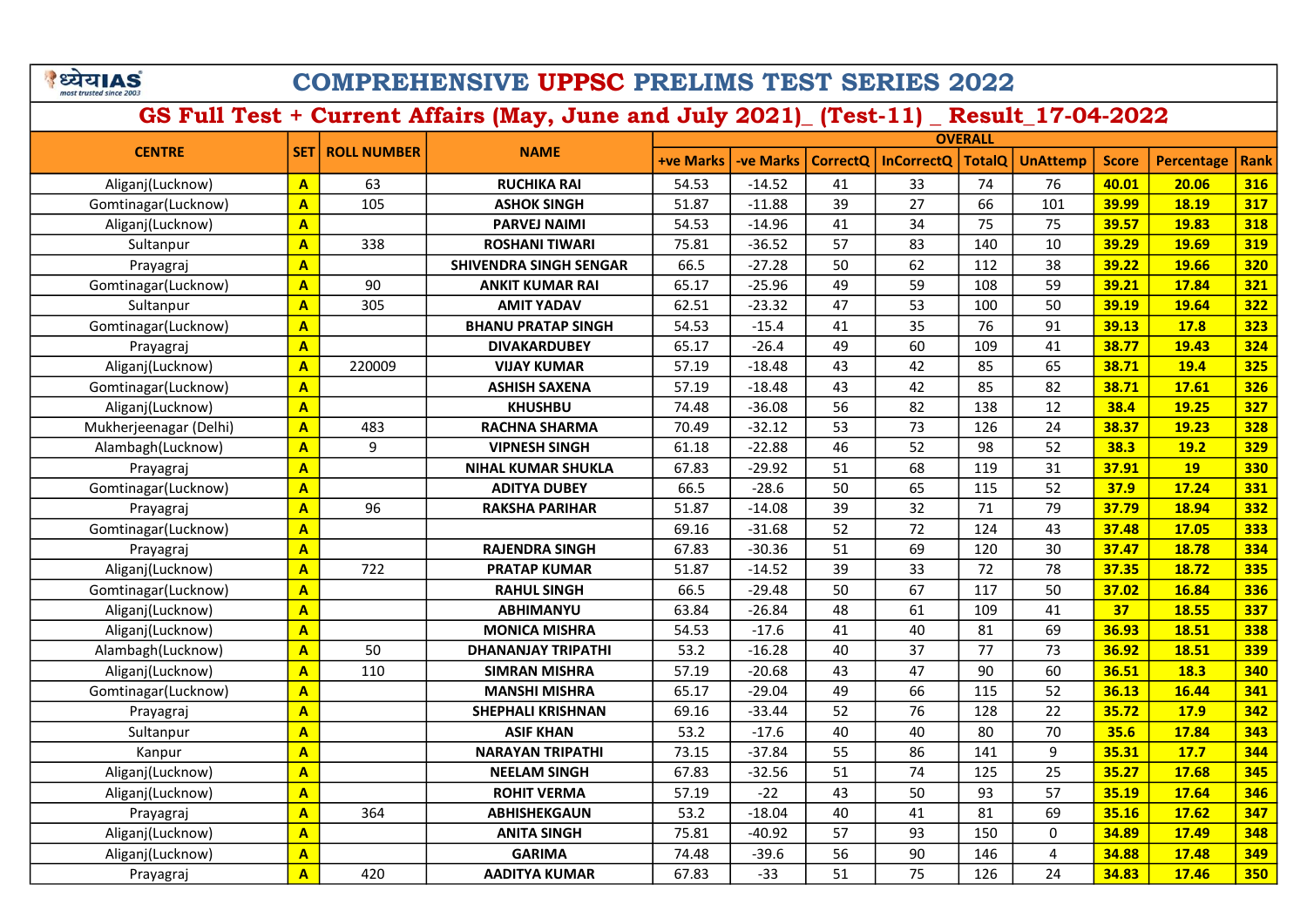| ध्यय।AS                 |  |
|-------------------------|--|
| most trusted since 2003 |  |

| <b>CENTRE</b>          |                         |             | <b>ROLL NUMBER</b><br><b>NAME</b> | <b>OVERALL</b>   |                  |                 |                   |               |                 |              |                   |             |
|------------------------|-------------------------|-------------|-----------------------------------|------------------|------------------|-----------------|-------------------|---------------|-----------------|--------------|-------------------|-------------|
|                        | <b>SET1</b>             |             |                                   | <b>+ve Marks</b> | <b>-ve Marks</b> | <b>CorrectQ</b> | <b>InCorrectQ</b> | <b>TotalQ</b> | <b>UnAttemp</b> | <b>Score</b> | <b>Percentage</b> | <b>Rank</b> |
| Aliganj(Lucknow)       | $\mathbf{A}$            | 00732       | <b>REHANA P SIDDIQUIE</b>         | 65.17            | $-30.36$         | 49              | 69                | 118           | 32              | 34.81        | 17.45             | 351         |
| Prayagraj              | $\mathbf{A}$            |             | <b>ANKIT RAJ</b>                  | 62.51            | $-27.72$         | 47              | 63                | 110           | 40              | 34.79        | 17.44             | 352         |
| Prayagraj              | $\overline{\mathbf{A}}$ |             | <b>SHUBHAM SRIVASTAV</b>          | 59.85            | $-25.08$         | 45              | 57                | 102           | 48              | 34.77        | 17.43             | 353         |
| Mukherjeenagar (Delhi) | $\overline{\mathbf{A}}$ | 63          | YASHVARDHAN SINGH                 | 63.84            | $-29.48$         | 48              | 67                | 115           | 35              | 34.36        | 17.22             | 354         |
| Prayagraj              | $\mathbf{A}$            |             | <b>SHARAD KUMAR YADAV</b>         | 58.52            | $-24.2$          | 44              | 55                | 99            | 51              | 34.32        | 17.2              | 355         |
| Prayagraj              | $\overline{A}$          |             | <b>NITEEN KUMAR</b>               | 55.86            | $-21.56$         | 42              | 49                | 91            | 59              | 34.3         | 17.19             | 356         |
| Prayagraj              | $\overline{\mathbf{A}}$ |             | <b>SAURABH JAISWAL</b>            | 51.87            | $-17.6$          | 39              | 40                | 79            | 71              | 34.27        | 17.18             | 357         |
| Aliganj(Lucknow)       | $\mathbf{A}$            | 2200068     | ANKULYADAV                        | 70.49            | $-36.52$         | 53              | 83                | 136           | 14              | 33.97        | 17.03             | 358         |
| Gomtinagar(Lucknow)    | $\mathbf{A}$            |             | <b>ASHISH KHARWAR</b>             | 59.85            | $-25.96$         | 45              | 59                | 104           | 63              | 33.89        | 15.42             | 359         |
| Aliganj(Lucknow)       | $\overline{\mathbf{A}}$ | 319         | PRATAP DHIRENDRA KUMAR            | 71.82            | $-38.72$         | 54              | 88                | 142           | 8               | 33.1         | 16.59             | 360         |
| Prayagraj              | $\overline{\mathbf{A}}$ |             | <b>ANKITA SENGAR</b>              | 66.5             | $-33.44$         | 50              | 76                | 126           | 24              | 33.06        | 16.57             | 361         |
| Prayagraj              | $\mathbf{A}$            |             | <b>RAJEEV SHUKLA</b>              | 59.85            | $-26.84$         | 45              | 61                | 106           | 44              | 33.01        | 16.55             | 362         |
| Mukherjeenagar (Delhi) | $\overline{\mathbf{A}}$ | 394         | <b>VISHAL CHAKRAVARTI</b>         | 69.16            | $-36.52$         | 52              | 83                | 135           | 15              | 32.64        | 16.36             | 363         |
| Aliganj(Lucknow)       | $\mathbf{A}$            |             | ABHINAV RAJVANSHI                 | 63.84            | $-31.24$         | 48              | 71                | 119           | 31              | 32.6         | 16.34             | 364         |
| Prayagraj              | $\mathbf{A}$            |             | YOGENDRA YADAV                    | 61.18            | $-28.6$          | 46              | 65                | 111           | 39              | 32.58        | 16.33             | 365         |
| Mukherjeenagar (Delhi) | $\overline{\mathbf{A}}$ | 2200080     | <b>VIDYAN VERMA</b>               | 65.17            | $-33$            | 49              | 75                | 124           | 26              | 32.17        | 16.13             | 366         |
| Alambagh(Lucknow)      | $\overline{\mathbf{A}}$ | 31          | <b>SHAILY SINGH</b>               | 55.86            | $-24.2$          | 42              | 55                | 97            | 53              | 31.66        | 15.87             | 367         |
| Prayagraj              | $\overline{\mathbf{A}}$ |             | <b>ARYAN</b>                      | 55.86            | $-24.2$          | 42              | 55                | 97            | 53              | 31.66        | 15.87             | 368         |
| Alambagh(Lucknow)      | $\overline{\mathbf{A}}$ | 32          | <b>MUKUND MOHAN ITWARI</b>        | 47.88            | $-16.28$         | 36              | 37                | 73            | 77              | 31.6         | 15.84             | 369         |
| Mukherjeenagar (Delhi) | $\mathbf{A}$            | 538         | <b>PUSHPENDRA PANDEY</b>          | 51.87            | $-20.68$         | 39              | 47                | 86            | 64              | 31.19        | 15.63             | 370         |
| Prayagraj              | $\overline{\mathbf{A}}$ |             | <b>NAVEEN</b>                     | 66.5             | $-35.64$         | 50              | 81                | 131           | 19              | 30.86        | 15.47             | 371         |
| Prayagraj              | $\overline{\mathbf{A}}$ |             | <b>MAHESH KUMAR</b>               | 54.53            | $-23.76$         | 41              | 54                | 95            | 55              | 30.77        | 15.42             | 372         |
| Prayagraj              | $\overline{\mathbf{A}}$ |             | <b>MOHD SHARIF</b>                | 58.52            | $-28.16$         | 44              | 64                | 108           | 42              | 30.36        | 15.22             | 373         |
| Gomtinagar(Lucknow)    | $\overline{\mathbf{A}}$ |             | <b>PRABHAKUMARI</b>               | 57.19            | $-26.84$         | 43              | 61                | 104           | 63              | 30.35        | 13.81             | 374         |
| Prayagraj              | $\overline{\mathbf{A}}$ | 76          | PRIYANSHU YADAV                   | 55.86            | $-25.52$         | 42              | 58                | 100           | 50              | 30.34        | 15.21             | 375         |
| Gomtinagar(Lucknow)    | $\overline{\mathbf{A}}$ |             | <b>PASHUPATI NATH SHUKLA</b>      | 46.55            | $-16.28$         | 35              | 37                | 72            | 95              | 30.27        | 13.77             | 376         |
| Gorakhpur              | $\overline{\mathbf{A}}$ |             | MUKESH KUMAR SRIVASTAVA           | 63.84            | $-33.88$         | 48              | 77                | 125           | 25              | 29.96        | 15.02             | 377         |
| Alambagh(Lucknow)      | $\overline{\mathbf{A}}$ | 46          | <b>REETA BHARTI</b>               | 62.51            | $-32.56$         | 47              | 74                | 121           | 29              | 29.95        | 15.01             | 378         |
| Prayagraj              | $\overline{\mathbf{A}}$ |             | <b>AMRITA SINGH</b>               | 61.18            | $-31.24$         | 46              | 71                | 117           | 33              | 29.94        | 15.01             | 379         |
| Sultanpur              | $\overline{\mathbf{A}}$ | 116         | <b>ARCHIT GUPTA</b>               | 58.52            | $-28.6$          | 44              | 65                | 109           | 41              | 29.92        | 15                | 380         |
| Varanasi               | $\overline{\mathbf{A}}$ | 14          | <b>RATNA</b>                      | 65.17            | $-35.64$         | 49              | 81                | 130           | 20              | 29.53        | 14.8              | 381         |
| Prayagraj              | $\mathbf{A}$            |             | <b>SANJAY BHARTI</b>              | 59.85            | $-30.36$         | 45              | 69                | 114           | 36              | 29.49        | 14.78             | 382         |
| Prayagraj              | $\overline{\mathbf{A}}$ |             | <b>ANJU CHAUHAN</b>               | 55.86            | $-26.4$          | 42              | 60                | 102           | 48              | 29.46        | 14.77             | 383         |
| Varanasi               | $\mathbf{A}$            | $\mathbf 1$ | <b>SATISH KUMAR</b>               | 51.87            | $-22.44$         | 39              | 51                | 90            | 60              | 29.43        | 14.75             | 384         |
| Aliganj(Lucknow)       | $\overline{A}$          | 89          | <b>ANURAG GUPTA</b>               | 46.55            | $-17.16$         | 35              | 39                | 74            | 76              | 29.39        | 14.73             | 385         |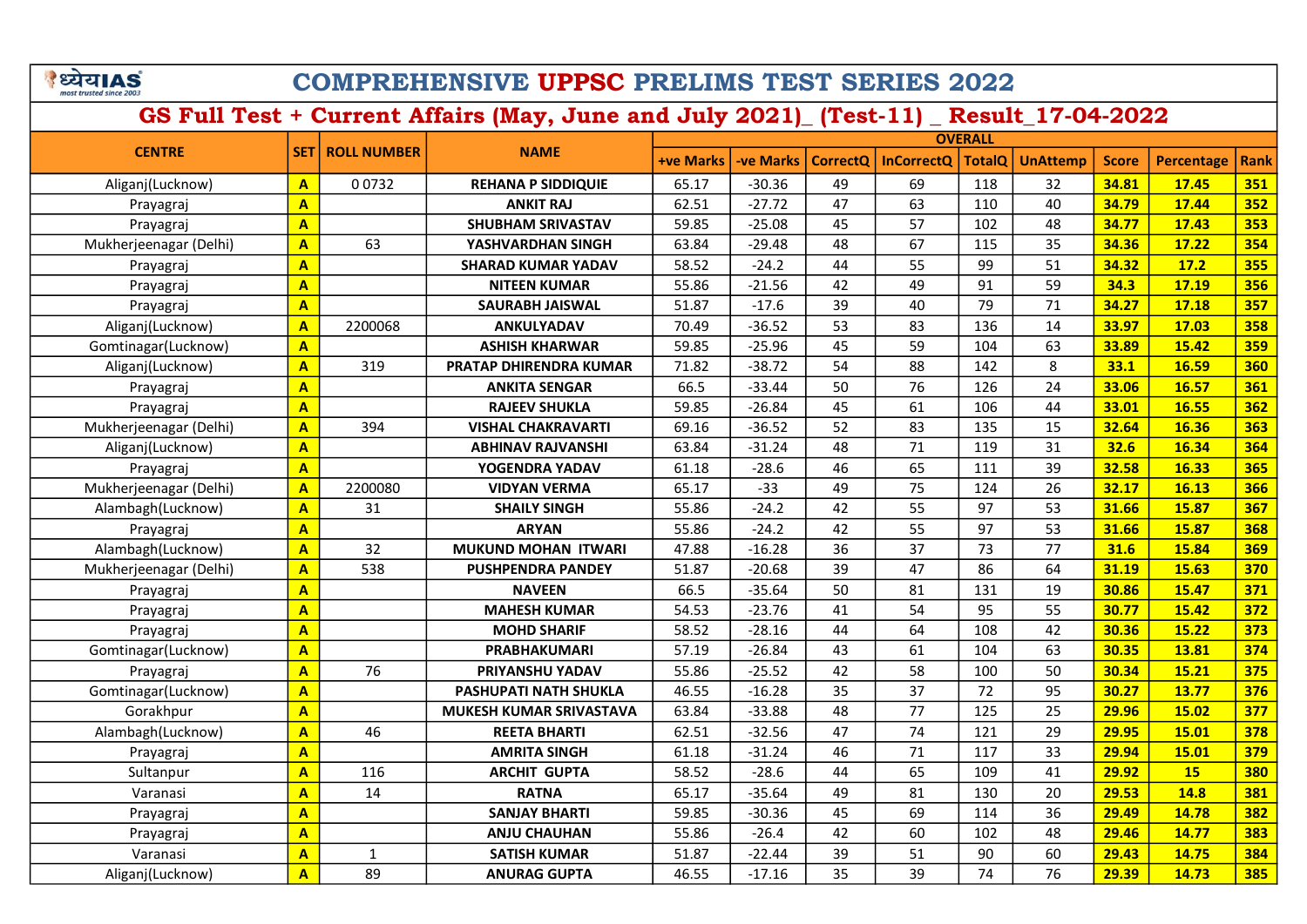|                         | य।∆ |
|-------------------------|-----|
| most trusted since 2003 |     |

|                        |                         |                    | <b>NAME</b>                 | <b>OVERALL</b>   |                  |                 |                   |               |                 |              |                   |            |
|------------------------|-------------------------|--------------------|-----------------------------|------------------|------------------|-----------------|-------------------|---------------|-----------------|--------------|-------------------|------------|
| <b>CENTRE</b>          | <b>SET1</b>             | <b>ROLL NUMBER</b> |                             | <b>+ve Marks</b> | <b>-ve Marks</b> | <b>CorrectQ</b> | <b>InCorrectQ</b> | <b>TotalQ</b> | <b>UnAttemp</b> | <b>Score</b> | <b>Percentage</b> | Rank       |
| Gomtinagar(Lucknow)    | $\mathbf{A}$            |                    | <b>DEEPIKA PANDEY</b>       | 58.52            | $-29.48$         | 44              | 67                | 111           | 56              | 29.04        | 13.21             | 386        |
| Mukherjeenagar (Delhi) | $\mathbf{A}$            |                    | <b>RAGHURAJ</b>             | 55.86            | $-26.84$         | 42              | 61                | 103           | 47              | 29.02        | 14.55             | 387        |
| Gomtinagar(Lucknow)    | $\overline{\mathbf{A}}$ |                    | <b>ONKAR PANDEY</b>         | 69.16            | -40.48           | 52              | 92                | 144           | 23              | 28.68        | 13.05             | 388        |
| Prayagraj              | $\overline{A}$          | 47                 | <b>AVANTIKA MADDHESHIYA</b> | 59.85            | $-31.24$         | 45              | 71                | 116           | 34              | 28.61        | 14.34             | 389        |
| Aliganj(Lucknow)       | $\overline{\mathbf{A}}$ | 49                 | <b>RISHABH TIWARI</b>       | 49.21            | $-20.68$         | 37              | 47                | 84            | 66              | 28.53        | 14.3              | 390        |
| Aliganj(Lucknow)       | $\mathbf{A}$            | 62 5               | <b>PRAGYA</b>               | 49.21            | $-21.12$         | 37              | 48                | 85            | 65              | 28.09        | 14.08             | 391        |
| Aliganj(Lucknow)       | $\mathbf{A}$            |                    | <b>DEEPANKER SINGH</b>      | 47.88            | $-19.8$          | 36              | 45                | 81            | 69              | 28.08        | 14.08             | <b>392</b> |
| Gomtinagar(Lucknow)    | $\overline{\mathsf{A}}$ |                    | <b>GAURAV GUPTA</b>         | 63.84            | $-36.08$         | 48              | 82                | 130           | 37              | 27.76        | 12.63             | 393        |
| Aliganj(Lucknow)       | $\mathbf{A}$            |                    | <b>KHUSHBU SINGH</b>        | 66.5             | $-39.16$         | 50              | 89                | 139           | 11              | 27.34        | 13.7              | 394        |
| Alambagh(Lucknow)      | $\overline{\mathbf{A}}$ | 5                  | <b>SHEETAL</b>              | 63.84            | $-36.52$         | 48              | 83                | 131           | 19              | 27.32        | 13.69             | 395        |
| Gomtinagar(Lucknow)    | $\overline{\mathbf{A}}$ |                    | <b>SANDIP KUMAR</b>         | 62.51            | $-35.64$         | 47              | 81                | 128           | 39              | 26.87        | 12.22             | 396        |
| Aliganj(Lucknow)       | $\overline{\mathbf{A}}$ |                    | <b>SHRADDHA SINGH</b>       | 59.85            | $-33.44$         | 45              | 76                | 121           | 29              | 26.41        | 13.24             | 397        |
| Mukherjeenagar (Delhi) | $\overline{\mathbf{A}}$ |                    | <b>SUNIL KUMAR PANDEY</b>   | 47.88            | $-21.56$         | 36              | 49                | 85            | 65              | 26.32        | 13.19             | 398        |
| Aliganj(Lucknow)       | $\mathbf{A}$            | 108                | <b>ASHISH KUMAR</b>         | 46.55            | $-20.24$         | 35              | 46                | 81            | 69              | 26.31        | 13.19             | 399        |
| Prayagraj              | $\overline{A}$          | 352                | POOJA YADAV                 | 55.86            | $-29.92$         | 42              | 68                | 110           | 40              | 25.94        | 13                | 400        |
| Prayagraj              | $\overline{\mathbf{A}}$ |                    | AJAY KUMAR YADAV            | 46.55            | $-20.68$         | 35              | 47                | 82            | 68              | 25.87        | 12.97             | 401        |
| Gomtinagar(Lucknow)    | $\overline{\mathbf{A}}$ |                    | <b>GARIMA MISHRA</b>        | 57.19            | $-31.68$         | 43              | 72                | 115           | 52              | 25.51        | 11.61             | 402        |
| Mukherjeenagar (Delhi) | $\mathbf{A}$            |                    | <b>ARTI DUBEY</b>           | 54.53            | $-29.04$         | 41              | 66                | 107           | 43              | 25.49        | 12.78             | 403        |
| Aliganj(Lucknow)       | $\overline{A}$          |                    | <b>ANIL KUMAR</b>           | 49.21            | $-23.76$         | 37              | 54                | 91            | 59              | 25.45        | 12.76             | 404        |
| Gomtinagar(Lucknow)    | $\overline{\mathbf{A}}$ |                    | <b>AKHILESHWAR MISHRA</b>   | 53.2             | $-28.16$         | 40              | 64                | 104           | 63              | 25.04        | 11.39             | 405        |
| Mukherjeenagar (Delhi) | $\overline{\mathbf{A}}$ |                    | <b>SHARAD KUMA BHATT</b>    | 46.55            | $-21.56$         | 35              | 49                | 84            | 66              | 24.99        | 12.53             | 406        |
| Gomtinagar(Lucknow)    | $\overline{\mathbf{A}}$ |                    | <b>AMRENDRA KUMAR YADAV</b> | 34.58            | $-9.68$          | 26              | 22                | 48            | 119             | 24.9         | 11.33             | 407        |
| Prayagraj              | $\overline{A}$          |                    | <b>RAHUL KUMAR VIND</b>     | 57.19            | $-32.56$         | 43              | 74                | 117           | 33              | 24.63        | 12.35             | 408        |
| Prayagraj              | $\overline{A}$          |                    | PRIKANKA CHAUDHARY          | 55.86            | $-31.24$         | 42              | 71                | 113           | 37              | 24.62        | 12.34             | 409        |
| Aliganj(Lucknow)       | $\overline{\mathbf{A}}$ |                    | <b>GUNJAN KUMARI</b>        | 54.53            | $-29.92$         | 41              | 68                | 109           | 41              | 24.61        | 12.34             | 410        |
| Prayagraj              | $\overline{\mathbf{A}}$ | 392                | <b>YOGESH</b>               | 51.87            | $-27.28$         | 39              | 62                | 101           | 49              | 24.59        | 12.33             | 411        |
| Prayagraj              | $\overline{\mathbf{A}}$ |                    | <b>VIKAS KUMAR TIWARI</b>   | 50.54            | $-25.96$         | 38              | 59                | 97            | 53              | 24.58        | 12.32             | 412        |
| Aliganj(Lucknow)       | $\overline{\mathbf{A}}$ |                    | <b>VIJAY TIWARI</b>         | 58.52            | $-34.32$         | 44              | 78                | 122           | 28              | 24.2         | 12.13             | 413        |
| Aliganj(Lucknow)       | $\overline{\mathbf{A}}$ | 213                | <b>ARUN K PANDEY</b>        | 53.2             | $-29.04$         | 40              | 66                | 106           | 44              | 24.16        | 12.11             | 414        |
| Prayagraj              | $\overline{A}$          |                    | <b>VARSHA TRIPATHI</b>      | 53.2             | $-29.04$         | 40              | 66                | 106           | 44              | 24.16        | 12.11             | 415        |
| Prayagraj              | $\overline{\mathbf{A}}$ | 379                | <b>SUKRITI SRIVASTAVA</b>   | 51.87            | $-27.72$         | 39              | 63                | 102           | 48              | 24.15        | 12.11             | 416        |
| Prayagraj              | $\overline{\mathbf{A}}$ |                    | <b>RAHMAN KHAN</b>          | 45.22            | $-21.12$         | 34              | 48                | 82            | 68              | 24.1         | 12.08             | 417        |
| Aliganj(Lucknow)       | $\mathbf{A}$            |                    | <b>SHWETA DOHRE</b>         | 43.89            | $-19.8$          | 33              | 45                | 78            | 72              | 24.09        | 12.08             | 418        |
| Prayagraj              | $\overline{A}$          | 337                | <b>PRIYAM RAI</b>           | 37.24            | $-13.2$          | 28              | 30                | 58            | 92              | 24.04        | 12.05             | 419        |
| Sultanpur              | $\overline{A}$          | 180                | <b>SHAINI MISHRA</b>        | 65.17            | $-41.36$         | 49              | 94                | 143           | $\overline{7}$  | 23.81        | 11.93             | 420        |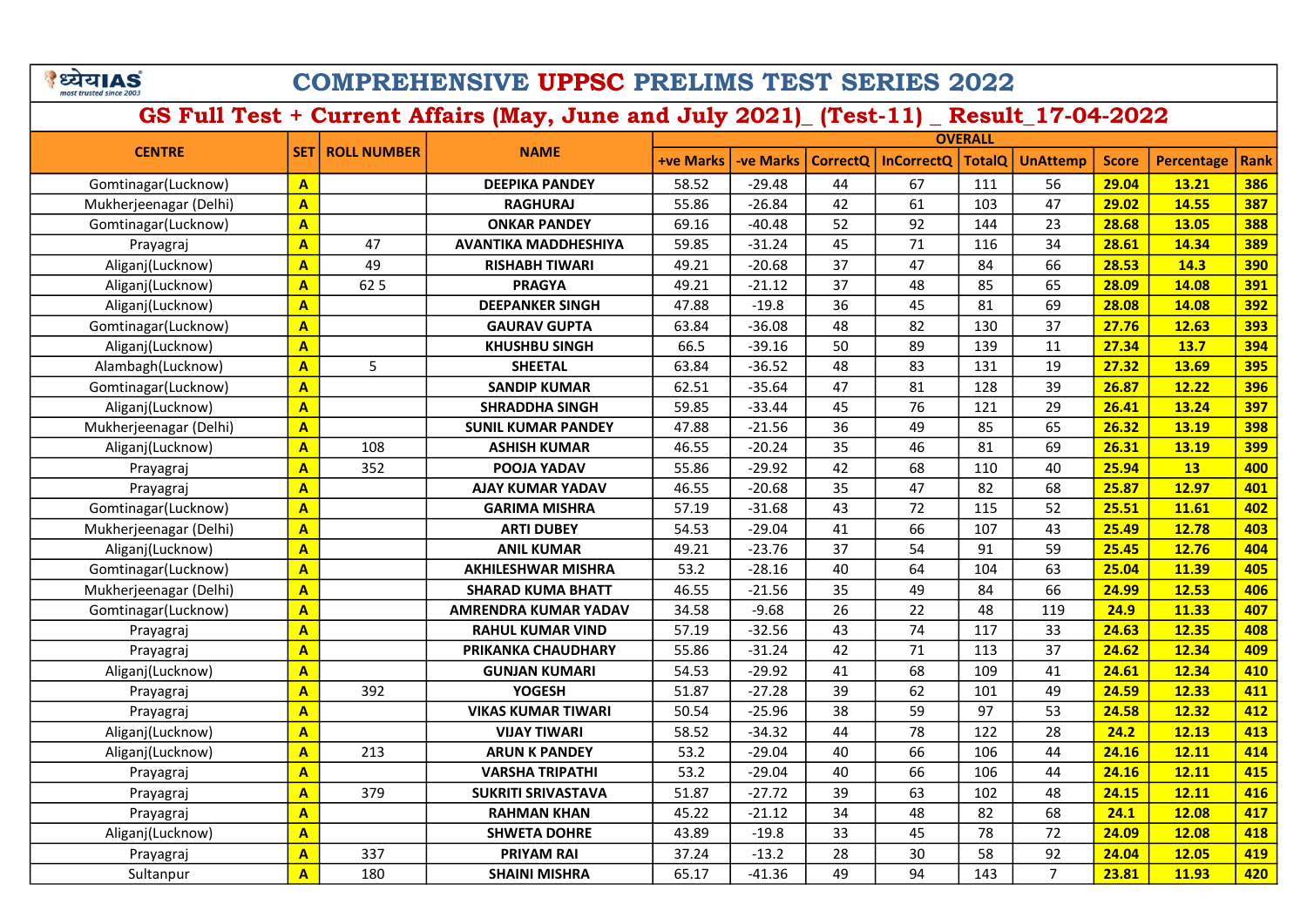| <b>BED 215</b><br><b>COMPREHENSIVE UPPSC PRELIMS TEST SERIES 2022</b> |                         |                    |                                                                                      |                  |                  |                 |                   |                |                 |              |                   |             |
|-----------------------------------------------------------------------|-------------------------|--------------------|--------------------------------------------------------------------------------------|------------------|------------------|-----------------|-------------------|----------------|-----------------|--------------|-------------------|-------------|
|                                                                       |                         |                    | GS Full Test + Current Affairs (May, June and July 2021) (Test-11) Result 17-04-2022 |                  |                  |                 |                   |                |                 |              |                   |             |
|                                                                       |                         |                    |                                                                                      |                  |                  |                 |                   | <b>OVERALL</b> |                 |              |                   |             |
| <b>CENTRE</b>                                                         | <b>SET</b>              | <b>ROLL NUMBER</b> | <b>NAME</b>                                                                          | <b>+ve Marks</b> | <b>-ve Marks</b> | <b>CorrectQ</b> | <b>InCorrectQ</b> | <b>TotalQ</b>  | <b>UnAttemp</b> | <b>Score</b> | <b>Percentage</b> | <b>Rank</b> |
| Sultanpur                                                             | $\overline{A}$          |                    | <b>NISTHA VERMA</b>                                                                  | 61.18            | $-37.84$         | 46              | 86                | 132            | 18              | 23.34        | 11.7              | 421         |
| Prayagraj                                                             | $\overline{A}$          |                    | <b>HUMA KHAN</b>                                                                     | 55.86            | $-32.56$         | 42              | 74                | 116            | 34              | 23.3         | 11.68             | 422         |
| Mukherjeenagar (Delhi)                                                | $\overline{\mathbf{A}}$ |                    | <b>ARTI GOLA</b>                                                                     | 50.54            | $-27.28$         | 38              | 62                | 100            | 50              | 23.26        | 11.66             | 423         |
| Aliganj(Lucknow)                                                      | $\overline{\mathbf{A}}$ |                    | <b>KRITIKATRIPATHI</b>                                                               | 47.88            | $-24.64$         | 36              | 56                | 92             | 58              | 23.24        | 11.65             | 424         |
| Alambagh(Lucknow)                                                     | $\overline{A}$          | 19                 | <b>ANAND KUMAR</b>                                                                   | 45.22            | $-22$            | 34              | 50                | 84             | 66              | 23.22        | 11.64             | 425         |
| Mukherjeenagar (Delhi)                                                | $\mathbf{A}$            |                    | <b>CHANCHAL KUMARI</b>                                                               | 63.84            | $-40.92$         | 48              | 93                | 141            | 9               | 22.92        | 11.49             | 426         |
| Mukherjeenagar (Delhi)                                                | $\overline{A}$          |                    | <b>ANSHIKA</b>                                                                       | 54.53            | $-31.68$         | 41              | 72                | 113            | 37              | 22.85        | 11.45             | 427         |
| Prayagraj                                                             | $\mathbf{A}$            |                    | <b>AKHILESH KUMAR YADAV</b>                                                          | 54.53            | $-31.68$         | 41              | 72                | 113            | 37              | 22.85        | 11.45             | 428         |
| Sultanpur                                                             | $\overline{A}$          |                    | <b>RAM LAGAN GAUTAM</b>                                                              | 49.21            | $-26.4$          | 37              | 60                | 97             | 53              | 22.81        | 11.43             | 429         |
| Aliganj(Lucknow)                                                      | $\overline{\mathbf{A}}$ |                    | <b>AADITYA SINGH</b>                                                                 | 33.25            | $-10.56$         | 25              | 24                | 49             | 101             | 22.69        | 11.37             | 430         |
| Alambagh(Lucknow)                                                     | $\overline{A}$          | 43                 | <b>ROLI YADAV</b>                                                                    | 47.88            | $-25.52$         | 36              | 58                | 94             | 56              | 22.36        | 11.21             | 431         |
| Aliganj(Lucknow)                                                      | $\overline{A}$          |                    | <b>SHUBHAM MISHRA</b>                                                                | 46.55            | $-24.64$         | 35              | 56                | 91             | 59              | 21.91        | 10.98             | 432         |
| Laxminagar (Delhi)                                                    | $\overline{A}$          |                    | <b>AKANKSHA SHARMA</b>                                                               | 47.88            | $-26.4$          | 36              | 60                | 96             | 54              | 21.48        | 10.77             | 433         |
| Aliganj(Lucknow)                                                      | $\overline{A}$          | 61                 | <b>ANUJ YADAV</b>                                                                    | 43.89            | $-22.44$         | 33              | 51                | 84             | 66              | 21.45        | 10.75             | 434         |
| Aliganj(Lucknow)                                                      | $\overline{A}$          | 649                | <b>RITYESH</b>                                                                       | 53.2             | $-32.12$         | 40              | 73                | 113            | 37              | 21.08        | 10.57             | 435         |
| Varanasi                                                              | $\overline{A}$          | 10                 | <b>POOJA PANDEY</b>                                                                  | 39.9             | $-18.92$         | 30              | 43                | 73             | 77              | 20.98        | 10.52             | 436         |
| Aliganj(Lucknow)                                                      | $\overline{A}$          | 204                | <b>AMREENKHAN</b>                                                                    | 34.58            | $-13.64$         | 26              | 31                | 57             | 93              | 20.94        | 10.5              | 437         |
| Prayagraj                                                             | $\overline{A}$          |                    | <b>ADARASH SINGH</b>                                                                 | 58.52            | $-37.84$         | 44              | 86                | 130            | 20              | 20.68        | 10.37             | 438         |
| Alambagh(Lucknow)                                                     | $\overline{A}$          | $\overline{2}$     | <b>REETU YADA V</b>                                                                  | 61.18            | $-40.92$         | 46              | 93                | 139            | 11              | 20.26        | 10.16             | 439         |
| Aliganj(Lucknow)                                                      | $\overline{\mathbf{A}}$ | 32                 | PRABHAKAR PANDEY                                                                     | 42.56            | $-22.44$         | 32              | 51                | 83             | 67              | 20.12        | 10.09             | 440         |
| Alambagh(Lucknow)                                                     | $\overline{A}$          | 34                 | <b>SHALINI PATEL</b>                                                                 | 50.54            | $-30.8$          | 38              | 70                | 108            | 42              | 19.74        | 9.89              | 441         |
| Aliganj(Lucknow)                                                      | $\overline{\mathbf{A}}$ |                    | PRAGYA KATIYAR                                                                       | 45.22            | $-25.96$         | 34              | 59                | 93             | 57              | 19.26        | 9.65              | 442         |
| Prayagraj                                                             | $\overline{A}$          |                    | <b>VAISHALI RAWAT</b>                                                                | 43.89            | $-24.64$         | 33              | 56                | 89             | 61              | 19.25        | 9.65              | 443         |
| Gomtinagar(Lucknow)                                                   | $\overline{A}$          |                    | <b>ARPIT KUMAR</b>                                                                   | 30.59            | $-11.44$         | 23              | 26                | 49             | 118             | 19.15        | 8.71              | 444         |
| Prayagraj                                                             | $\overline{\mathbf{A}}$ | 5                  | <b>ANKUR SRIVASTAV</b>                                                               | 27.93            | $-8.8$           | 21              | 20                | 41             | 109             | 19.13        | 9.59              | 445         |
| Prayagraj                                                             | $\overline{A}$          |                    | <b>PRAGYA SHUKLA</b>                                                                 | 59.85            | $-40.92$         | 45              | 93                | 138            | 12              | 18.93        | 9.49              | 446         |
| Varanasi                                                              | $\overline{\mathbf{A}}$ | 11                 | <b>ABHIJEET RAJAN</b>                                                                | 30.59            | $-11.88$         | 23              | 27                | 50             | 100             | 18.71        | 9.38              | 447         |
| Aliganj(Lucknow)                                                      | $\overline{A}$          |                    | <b>SAMEEKSHA PANDEY</b>                                                              | 43.89            | $-25.96$         | 33              | 59                | 92             | 58              | 17.93        | 8.99              | 448         |
| Prayagraj                                                             | $\mathbf{A}$            |                    | <b>RISHI PRAKASH</b>                                                                 | 45.22            | $-27.72$         | 34              | 63                | 97             | 53              | 17.5         | 8.77              | 449         |
| Sultanpur                                                             | $\overline{\mathbf{A}}$ | 337                | <b>KRISHNA HHUKLA</b>                                                                | 45.22            | $-28.6$          | 34              | 65                | 99             | 51              | 16.62        | 8.33              | 450         |
| Aliganj(Lucknow)                                                      | $\overline{A}$          | 2200196            | <b>RENU</b>                                                                          | 39.9             | $-23.32$         | 30              | 53                | 83             | 67              | 16.58        | 8.31              | 451         |
| Gorakhpur                                                             | $\overline{\mathbf{A}}$ |                    | <b>NEETESH KUMAR PATHAK</b>                                                          | 34.58            | $-18.04$         | 26              | 41                | 67             | 83              | 16.54        | 8.29              | 452         |
| Aliganj(Lucknow)                                                      | $\overline{\mathbf{A}}$ |                    | <b>ANURAG KASHYAP</b>                                                                | 42.56            | $-26.84$         | 32              | 61                | 93             | 57              | 15.72        | 7.88              | 453         |
| Prayagraj                                                             | $\overline{\mathbf{A}}$ |                    | <b>ASTHA YADAV</b>                                                                   | 41.23            | $-25.52$         | 31              | 58                | 89             | 61              | 15.71        | 7.87              | 454         |

Alambagh(Lucknow) <mark>A 49 DIGVIJAY SINGH 47.88 -32.56 36 74 110 40 15.32 7.68 455</mark>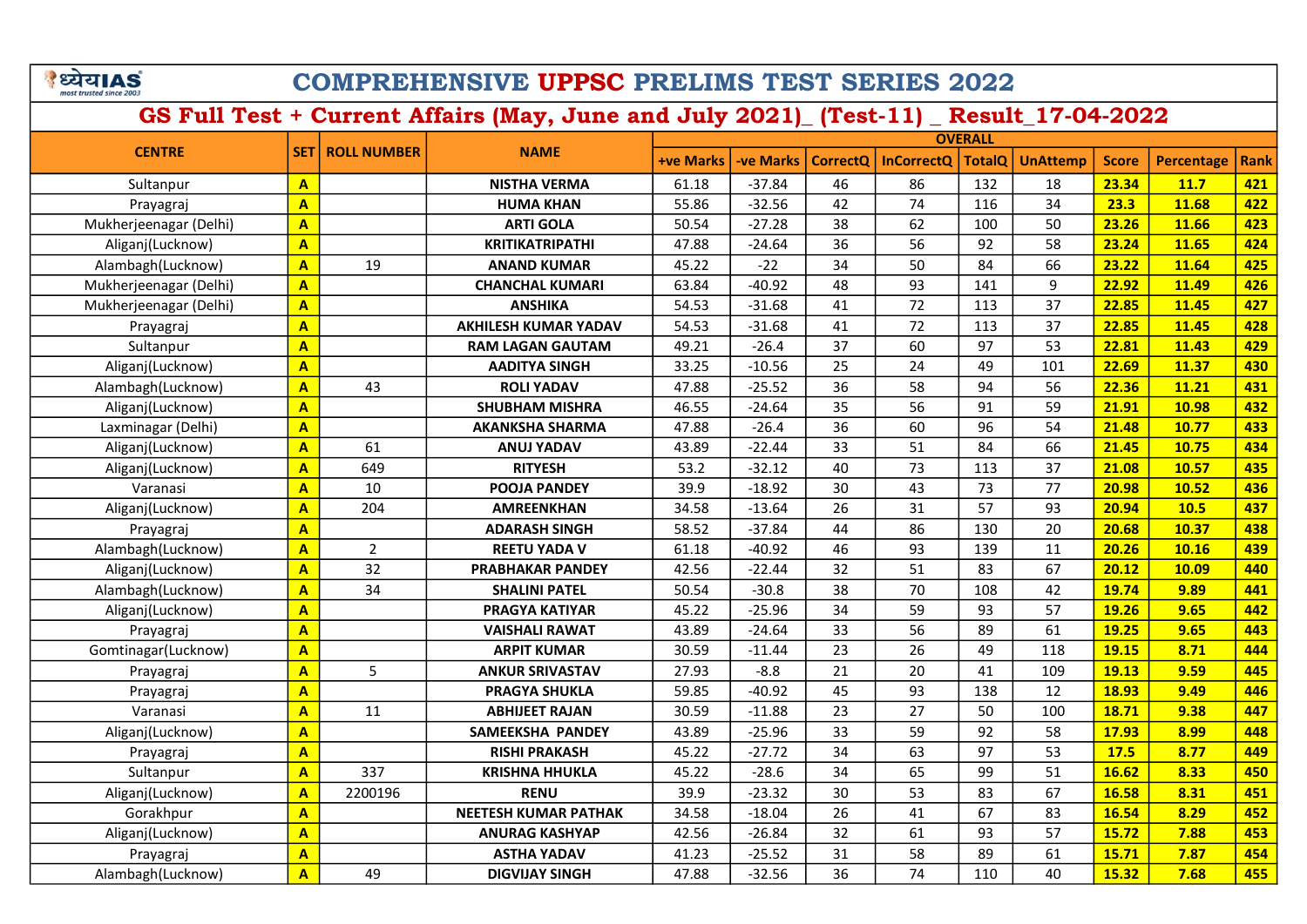|                         | य।∆ |
|-------------------------|-----|
| most trusted since 2003 |     |

| <b>CENTRE</b>          |                         |     | <b>SET</b><br><b>ROLL NUMBER</b><br><b>NAME</b> |                  | <b>OVERALL</b>   |                 |                   |               |                 |              |                   |             |  |
|------------------------|-------------------------|-----|-------------------------------------------------|------------------|------------------|-----------------|-------------------|---------------|-----------------|--------------|-------------------|-------------|--|
|                        |                         |     |                                                 | <b>+ve Marks</b> | <b>-ve Marks</b> | <b>CorrectQ</b> | <b>InCorrectQ</b> | <b>TotalQ</b> | <b>UnAttemp</b> | <b>Score</b> | <b>Percentage</b> | <b>Rank</b> |  |
| Prayagraj              | $\mathbf{A}$            |     | PRATIBHA KUSHWAHA                               | 41.23            | $-25.96$         | 31              | 59                | 90            | 60              | 15.27        | 7.65              | 456         |  |
| Noida                  | $\overline{\mathbf{A}}$ |     | <b>KANISHK KUMAR SINGH</b>                      | 39.9             | $-24.64$         | 30              | 56                | 86            | 64              | 15.26        | 7.65              | 457         |  |
| Aliganj(Lucknow)       | $\mathbf{A}$            | 664 | <b>ANKIT RAJ</b>                                | 53.2             | $-38.28$         | 40              | 87                | 127           | 23              | 14.92        | 7.48              | 458         |  |
| Prayagraj              | $\overline{\mathbf{A}}$ |     | <b>AMIT PANDEY</b>                              | 41.23            | $-26.4$          | 31              | 60                | 91            | 59              | 14.83        | 7.43              | 459         |  |
| Alambagh(Lucknow)      | $\overline{\mathbf{A}}$ | 47  | <b>PAVAN KUMAR</b>                              | 38.57            | $-24.2$          | 29              | 55                | 84            | 66              | 14.37        | 7.2               | 460         |  |
| Aliganj(Lucknow)       | $\overline{\mathbf{A}}$ |     | <b>ALOK</b>                                     | 45.22            | $-31.24$         | 34              | 71                | 105           | 45              | 13.98        | 7.01              | 461         |  |
| Alambagh(Lucknow)      | $\overline{\mathbf{A}}$ | 48  | <b>ABHISHEK PANDEY</b>                          | 30.59            | $-17.16$         | 23              | 39                | 62            | 88              | 13.43        | 6.73              | 462         |  |
| Aliganj(Lucknow)       | $\overline{\mathsf{A}}$ |     | SHIPRA SRIVASTAVA                               | 30.59            | $-17.16$         | 23              | 39                | 62            | 88              | 13.43        | 6.73              | 463         |  |
| Mukherjeenagar (Delhi) | $\overline{\mathsf{A}}$ | 86  | <b>ANANT KUMAR BHARTI</b>                       | 33.25            | $-20.24$         | 25              | 46                | 71            | 79              | 13.01        | 6.52              | 464         |  |
| Aliganj(Lucknow)       | $\mathbf{A}$            |     | SHIREE ZEHRA KHA                                | 27.93            | $-14.96$         | 21              | 34                | 55            | 95              | 12.97        | 6.5               | 465         |  |
| Aliganj(Lucknow)       | $\mathbf{A}$            | 665 | YUKTI SHAKYA                                    | 27.93            | $-14.96$         | 21              | 34                | 55            | 95              | 12.97        | 6.5               | 466         |  |
| Prayagraj              | $\overline{A}$          |     | <b>ANSHUL</b>                                   | 39.9             | $-27.28$         | 30              | 62                | 92            | 58              | 12.62        | 6.33              | 467         |  |
| Gomtinagar(Lucknow)    | $\overline{\mathbf{A}}$ |     | <b>RAJNAYADAV</b>                               | 29.26            | $-17.16$         | 22              | 39                | 61            | 106             | 12.1         | 5.51              | 468         |  |
| Alambagh(Lucknow)      | $\overline{\mathbf{A}}$ | 33  | <b>SWATI YADAV</b>                              | 45.22            | $-33.44$         | 34              | 76                | 110           | 40              | 11.78        | 5.9               | 469         |  |
| Aliganj(Lucknow)       | $\mathbf{A}$            | 608 | <b>DIPU KUMAR</b>                               | 43.89            | $-32.56$         | 33              | 74                | 107           | 43              | 11.33        | 5.68              | 470         |  |
| Aliganj(Lucknow)       | $\overline{\mathbf{A}}$ | 593 | <b>DIVYA SRIVASTAV</b>                          | 25.27            | $-14.52$         | 19              | 33                | 52            | 98              | 10.75        | 5.39              | 471         |  |
| Prayagraj              | $\overline{\mathsf{A}}$ |     | <b>DINESH YADAV</b>                             | 41.23            | $-31.24$         | 31              | 71                | 102           | 48              | 9.99         | 5.01              | 472         |  |
| Prayagraj              | $\mathbf{A}$            |     | <b>PRIYA SINGH</b>                              | 35.91            | $-25.96$         | 27              | 59                | 86            | 64              | 9.95         | 4.99              | 473         |  |
| Alambagh(Lucknow)      | $\mathbf{A}$            | 30  | <b>ALOK KUMAR KASHYAP</b>                       | 53.2             | $-43.56$         | 40              | 99                | 139           | 11              | 9.64         | 4.83              | 474         |  |
| Prayagraj              | $\mathbf{A}$            |     | <b>SAUMYA JAISWAL</b>                           | 50.54            | $-40.92$         | 38              | 93                | 131           | 19              | 9.62         | 4.82              | 475         |  |
| Prayagraj              | $\mathbf{A}$            | 37  | <b>MOHIT K</b>                                  | 49.21            | $-39.6$          | 37              | 90                | 127           | 23              | 9.61         | 4.82              | 476         |  |
| Prayagraj              | $\overline{\mathbf{A}}$ |     | <b>RAHUL GAUTAM</b>                             | 26.6             | $-17.16$         | 20              | 39                | 59            | 91              | 9.44         | 4.73              | 477         |  |
| Varanasi               | $\mathbf{A}$            | 6   | <b>PRATIBHA SINGH</b>                           | 39.9             | $-30.8$          | 30              | 70                | 100           | 50              | 9.1          | 4.56              | 478         |  |
| Gomtinagar(Lucknow)    | $\mathbf{A}$            |     | <b>NIKHIL UPADHYAY</b>                          | 35.91            | $-26.84$         | 27              | 61                | 88            | 79              | 9.07         | 4.13              | 479         |  |
| Gomtinagar(Lucknow)    | $\mathbf{A}$            |     | <b>AMRESH KUMAR</b>                             | 29.26            | $-20.24$         | 22              | 46                | 68            | 99              | 9.02         | 4.1               | 480         |  |
| Prayagraj              | $\mathbf{A}$            |     | <b>PRIPO122</b>                                 | 29.26            | $-20.24$         | 22              | 46                | 68            | 82              | 9.02         | 4.52              | 481         |  |
| Prayagraj              | $\mathbf{A}$            |     | <b>PRIYA SWARNKAR</b>                           | 35.91            | $-27.28$         | 27              | 62                | 89            | 61              | 8.63         | 4.33              | 482         |  |
| Prayagraj              | $\overline{\mathbf{A}}$ |     | <b>DISHA GUPTA</b>                              | 54.53            | $-47.08$         | 41              | 107               | 148           | $\overline{2}$  | 7.45         | 3.73              | 483         |  |
| Prayagraj              | $\mathbf{A}$            |     | <b>SATENDRA CHAUHAN</b>                         | 23.94            | $-16.72$         | 18              | 38                | 56            | 94              | 7.22         | 3.62              | 484         |  |
| Prayagraj              | $\mathbf{A}$            |     | <b>SWETA INGH</b>                               | 21.28            | $-14.08$         | 16              | 32                | 48            | 102             | 7.2          | 3.61              | 485         |  |
| Alambagh(Lucknow)      | $\mathbf{A}$            | 14  | <b>SAKSHI YADAV</b>                             | 47.88            | $-40.92$         | 36              | 93                | 129           | 21              | 6.96         | 3.49              | 486         |  |
| Sultanpur              | $\mathbf{A}$            | 295 | <b>JITENDR KUMAR</b>                            | 33.25            | $-26.4$          | 25              | 60                | 85            | 65              | 6.85         | 3.43              | 487         |  |
| Prayagraj              | $\mathbf{A}$            |     | <b>ANTIMA YADAV</b>                             | 41.23            | $-34.76$         | 31              | 79                | 110           | 40              | 6.47         | 3.24              | 488         |  |
| Prayagraj              | $\mathbf{A}$            |     | <b>CHANDRASEN BIND</b>                          | 39.9             | $-33.44$         | 30              | 76                | 106           | 44              | 6.46         | 3.24              | 489         |  |
| Prayagraj              | $\overline{\mathbf{A}}$ |     | <b>ANNPURNA MISHRA</b>                          | 37.24            | $-31.68$         | 28              | 72                | 100           | 50              | 5.56         | 2.79              | 490         |  |